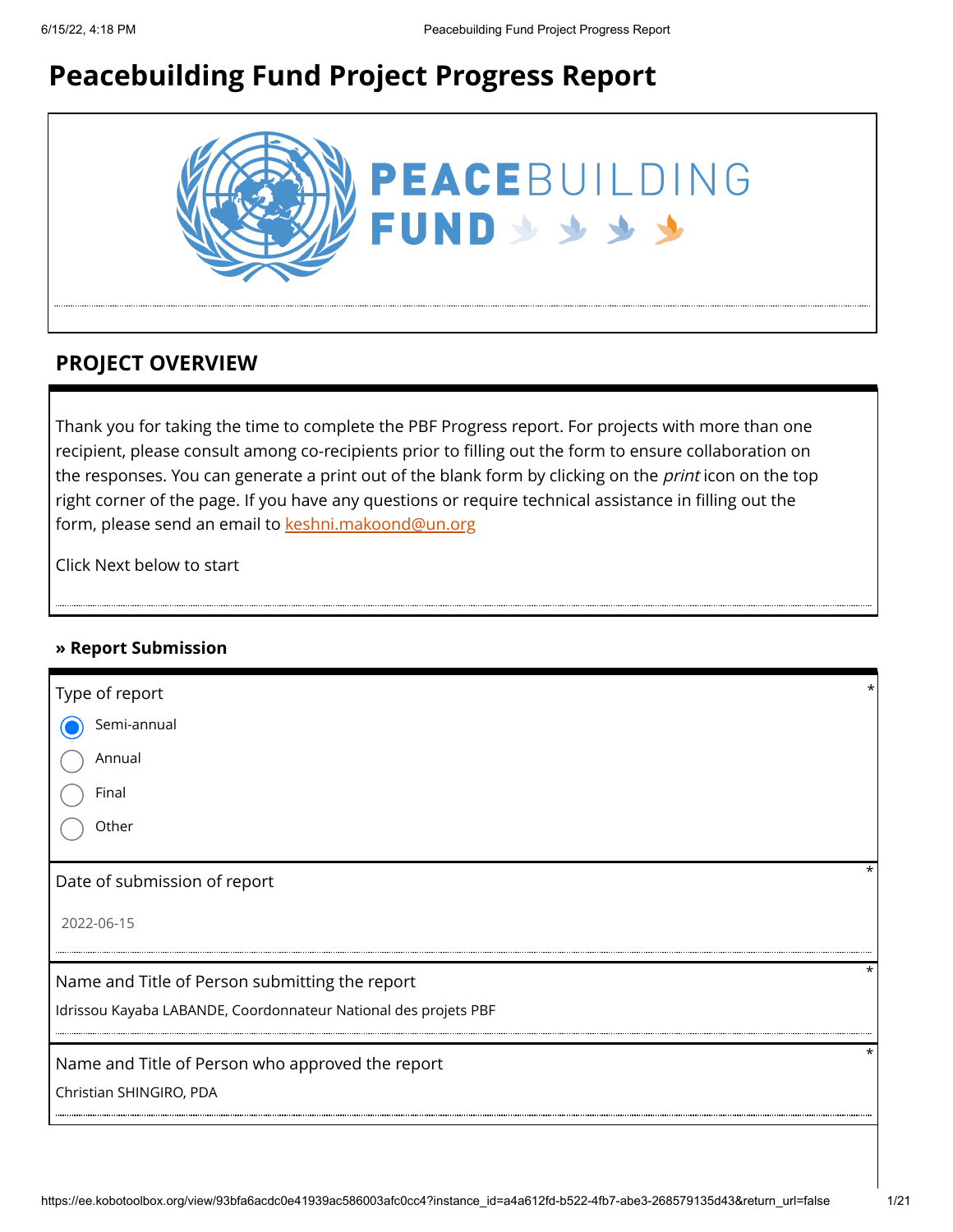| Have all fund recipients for this project contributed to the report?                                                                                                             | $\star$ |
|----------------------------------------------------------------------------------------------------------------------------------------------------------------------------------|---------|
| yes                                                                                                                                                                              |         |
| no                                                                                                                                                                               |         |
| Did PBF Secretariat review the report?                                                                                                                                           | $\star$ |
| If there is no PBF secretariat in country, please select "Not applicable". If there is a PBF secretariat, you should normally ensure that they<br>have an opportunity to review. |         |
| yes                                                                                                                                                                              |         |
| no                                                                                                                                                                               |         |
| Not Applicable                                                                                                                                                                   |         |

## **» Project Information and Geographical Scope**

| Is this a cross-border project?                                                                                                                                |                           | $^\star$                        |  |  |  |  |  |
|----------------------------------------------------------------------------------------------------------------------------------------------------------------|---------------------------|---------------------------------|--|--|--|--|--|
| yes<br>no                                                                                                                                                      |                           |                                 |  |  |  |  |  |
| Please select the geographical region in which the project is implemented                                                                                      |                           |                                 |  |  |  |  |  |
| Asia and the Pacific                                                                                                                                           | Central & Southern Africa | East Africa                     |  |  |  |  |  |
| <b>Europe and Central Asia</b>                                                                                                                                 | Global                    | Latin America and the Carribean |  |  |  |  |  |
| Middle East and North Africa                                                                                                                                   | West Africa               |                                 |  |  |  |  |  |
| Country of project implementation                                                                                                                              |                           | $\star$                         |  |  |  |  |  |
| Benin                                                                                                                                                          | Burkina Faso              | Cote D'Ivoire                   |  |  |  |  |  |
| Gambia                                                                                                                                                         | Guinea                    | Guinea-Bissau                   |  |  |  |  |  |
| Liberia                                                                                                                                                        | Mali                      | Mauritania                      |  |  |  |  |  |
| Niger                                                                                                                                                          | Nigeria                   | Senegal                         |  |  |  |  |  |
| Sierra Leone                                                                                                                                                   | Togo                      | Other, Specify                  |  |  |  |  |  |
| $\star$<br>Project Title                                                                                                                                       |                           |                                 |  |  |  |  |  |
| 00125134: Promotion de la participation des jeunes dans la prévention des conflicts et le renforcement de la<br>cohésion sociale pour une paix durable au Togo |                           |                                 |  |  |  |  |  |
| Other, Specify                                                                                                                                                 |                           |                                 |  |  |  |  |  |
|                                                                                                                                                                |                           |                                 |  |  |  |  |  |
|                                                                                                                                                                |                           |                                 |  |  |  |  |  |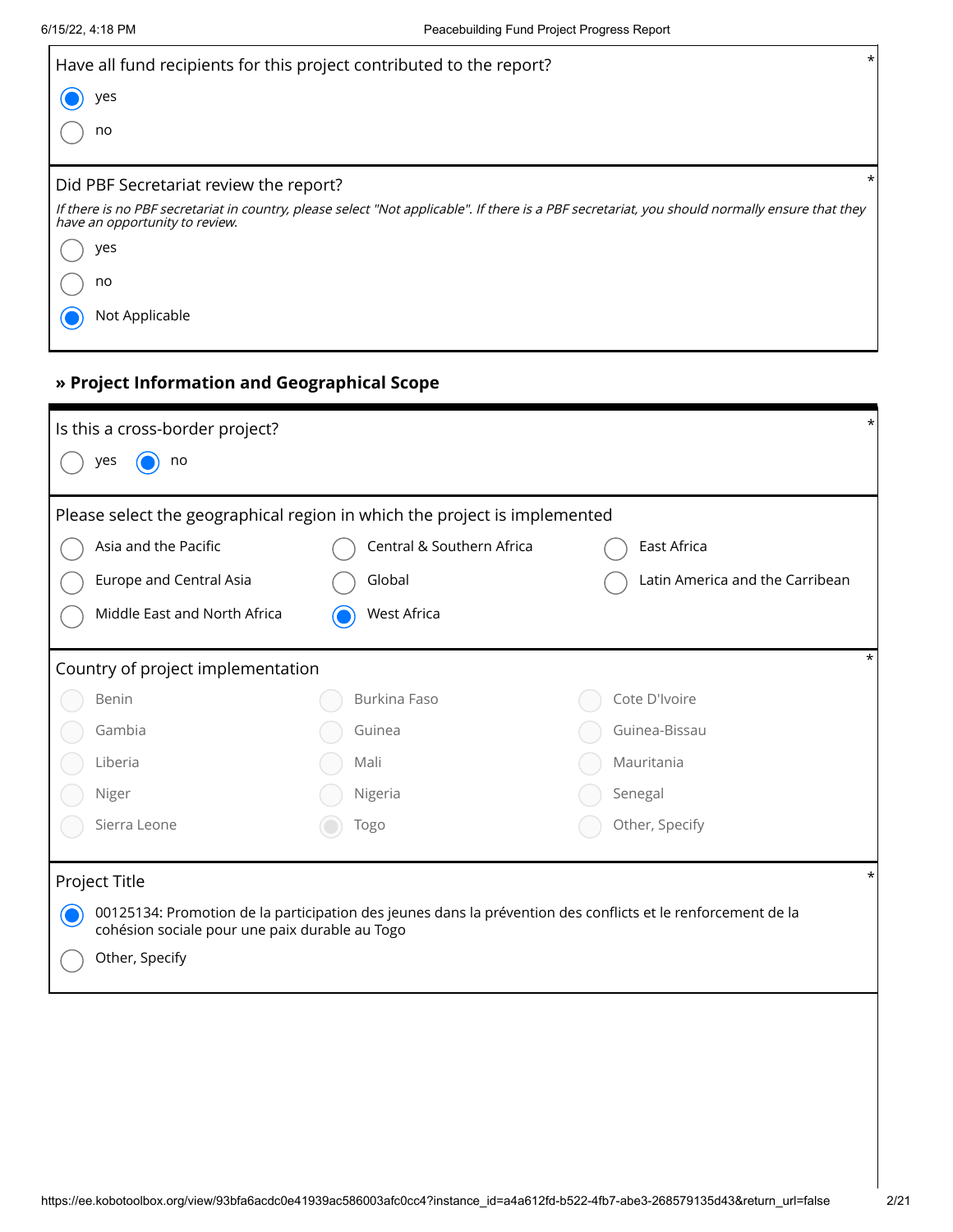| Project Start Date                                                 | $\star$ |
|--------------------------------------------------------------------|---------|
| 2020-12-11                                                         |         |
| Project end Date                                                   | *       |
| 2022-12-11                                                         |         |
| Has this project received an extension?                            | *       |
| YES, Cost Extension                                                |         |
| YES, No Cost Extension                                             |         |
| YES, Both Cost and No Cost extensions                              |         |
| NO, No Extensions                                                  |         |
| Will this project be requesting an extension?                      | *       |
| YES, Cost Extension                                                |         |
| YES, No Cost Extension                                             |         |
| YES, Both Cost and No Cost extensions                              |         |
| NO, No Extensions                                                  |         |
| Is funding disbursed either into a national or regional trust fund | *       |
| yes                                                                |         |
| no                                                                 |         |

## **Recipients**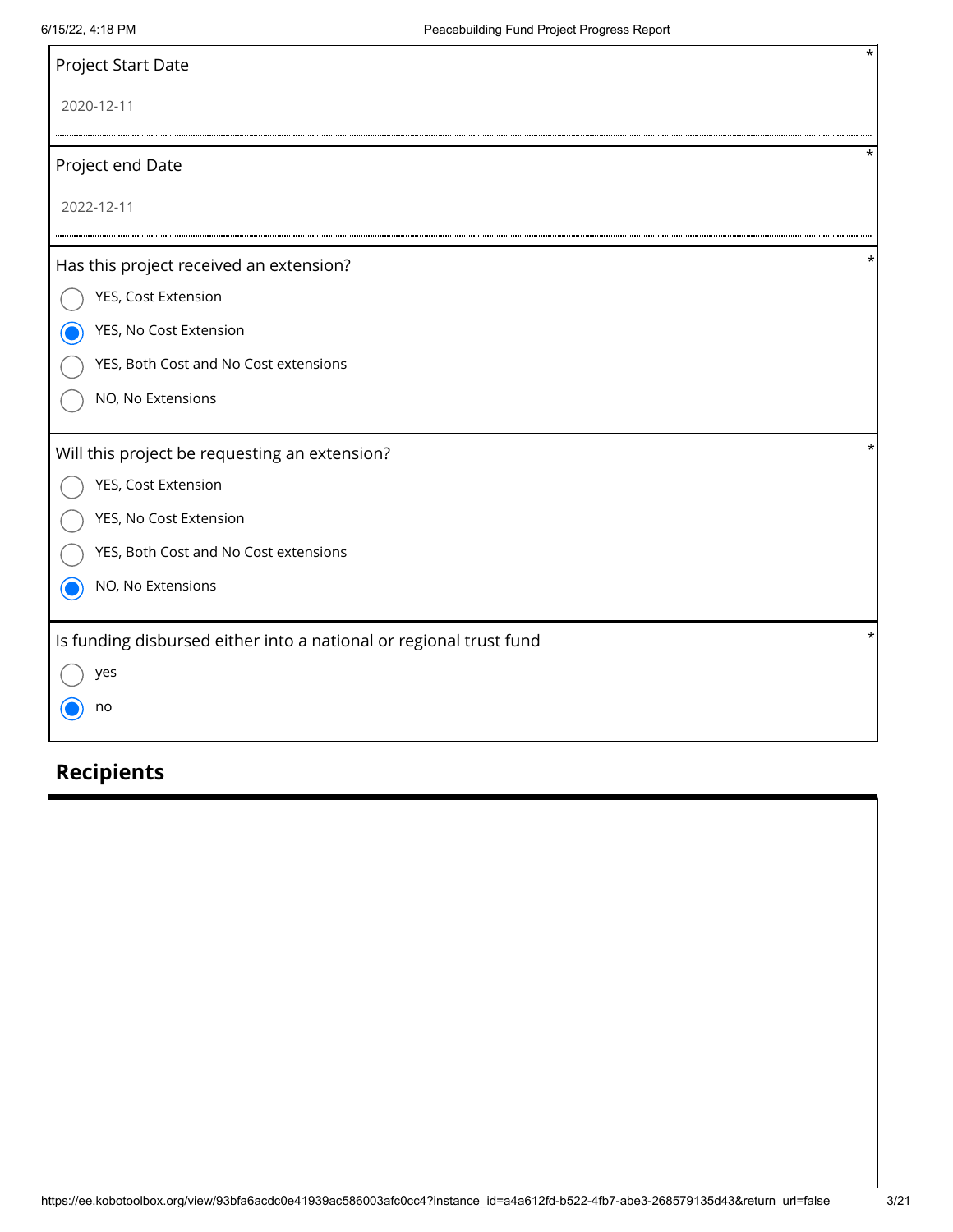|            | Is the lead recipient a UN agency or a non UN entity?                                              |  |
|------------|----------------------------------------------------------------------------------------------------|--|
| $\bullet$  | UN entity                                                                                          |  |
|            | Non-UN Entity                                                                                      |  |
|            | Please select the lead recipient                                                                   |  |
| $\bigcirc$ | IOM: International Organization for Migration<br>UNDP: United Nations Development Programme        |  |
|            | UNICEF: United Nations Children's Fund                                                             |  |
|            | OHCHR: Office of the United Nations High Commissioner for Human Rights                             |  |
|            | UNWOMEN: United Nations Entity for Gender Equality and the Empowerment of Women                    |  |
|            | UNHCR: United Nations High Commissioner for Refugees<br>UNFPA: United Nations Population Fund<br>( |  |
|            | FAO: Food and Agriculture Organization<br>WFP: World Food Programme                                |  |
|            | UNHABITAT: United Nations Human Settlements Programme                                              |  |
|            | UNESCO: United Nations Educational, Scientific and Cultural Organization                           |  |
|            | ILO: International Labour Organization<br>UNEP: United Nations Environment Programme               |  |
|            | WHO: World Health Organization<br>PAHO/WHO                                                         |  |
|            | UNCDF: United Nations Capital Development Fund<br>UNODC: United Nations Office on Drugs and Crime  |  |
|            | UNOPS: United Nations Office for Project Services                                                  |  |
|            | UNIDO: United Nations Industrial Development Organization<br>ITC: International Trade Centre       |  |
|            | <b>UNDPO</b><br>Other, Specify                                                                     |  |
|            |                                                                                                    |  |
|            |                                                                                                    |  |
|            |                                                                                                    |  |
|            |                                                                                                    |  |
|            |                                                                                                    |  |
|            |                                                                                                    |  |
|            |                                                                                                    |  |
|            |                                                                                                    |  |
|            |                                                                                                    |  |
|            |                                                                                                    |  |
|            |                                                                                                    |  |
|            |                                                                                                    |  |
|            |                                                                                                    |  |
|            |                                                                                                    |  |
|            |                                                                                                    |  |
|            |                                                                                                    |  |
|            |                                                                                                    |  |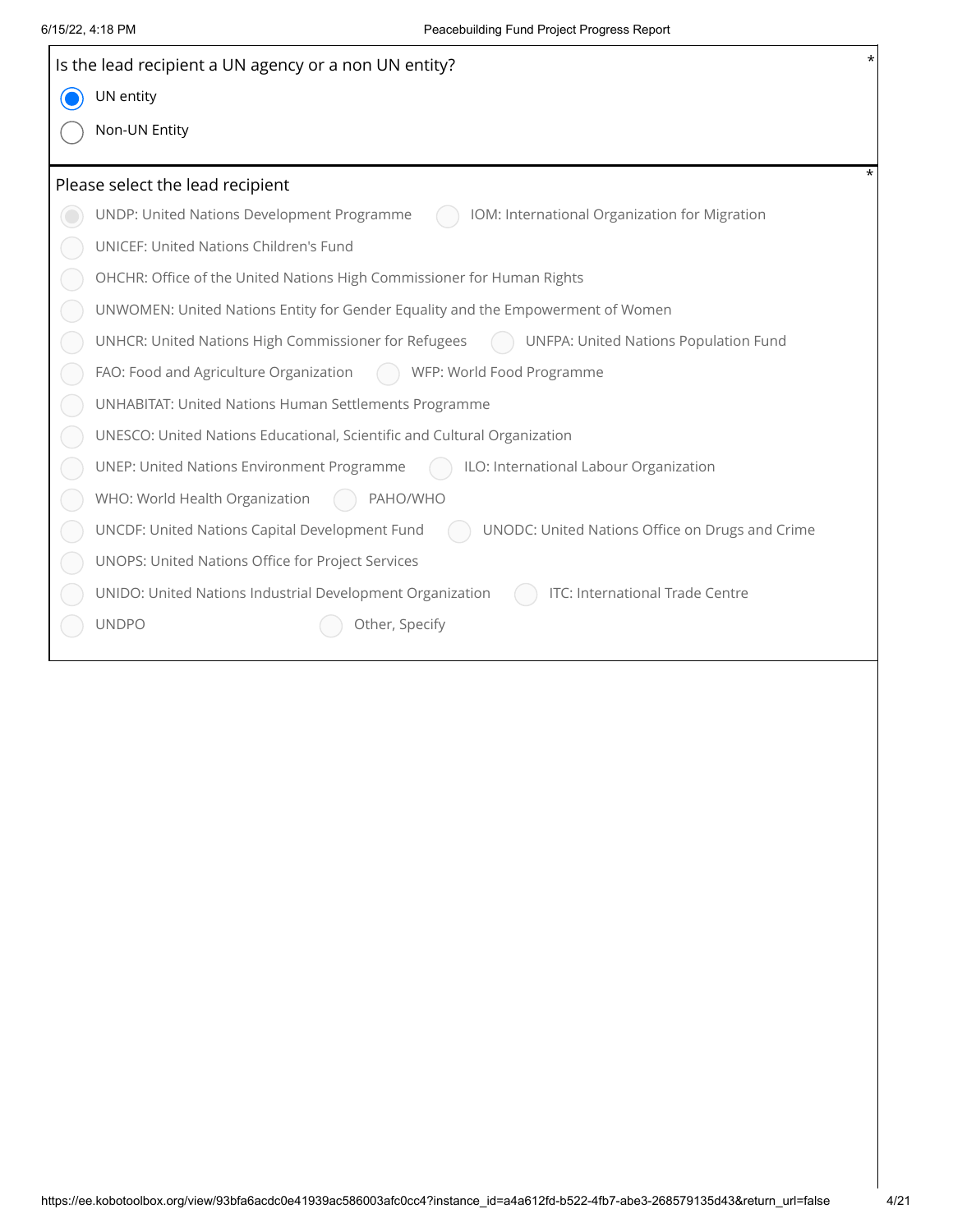| Are there other recipients for this project?                                                             |
|----------------------------------------------------------------------------------------------------------|
| No other recipients                                                                                      |
| Yes, other UN recipients only                                                                            |
| Yes, other non-UN recipients only                                                                        |
| Yes, both UN and non-UN recipients                                                                       |
|                                                                                                          |
| Please select other UN recipients recipients                                                             |
| UNDP: United Nations Development Programme<br>IOM: International Organization for Migration              |
| UNICEF: United Nations Children's Fund                                                                   |
| OHCHR: Office of the United Nations High Commissioner for Human Rights                                   |
| UNWOMEN: United Nations Entity for Gender Equality and the Empowerment of Women                          |
| UNHCR: United Nations High Commissioner for Refugees<br><b>UNFPA: United Nations Population Fund</b>     |
| FAO: Food and Agriculture Organization<br>WFP: World Food Programme                                      |
| UNHABITAT: United Nations Human Settlements Programme                                                    |
| UNESCO: United Nations Educational, Scientific and Cultural Organization                                 |
| <b>UNEP: United Nations Environment Programme</b><br>ILO: International Labour Organization              |
| WHO: World Health Organization<br>PAHO/WHO                                                               |
| UNODC: United Nations Office on Drugs and Crime<br><b>UNCDF: United Nations Capital Development Fund</b> |
| UNOPS: United Nations Office for Project Services                                                        |
| UNIDO: United Nations Industrial Development Organization<br>ITC: International Trade Centre             |
| UN Department of Peace Operations<br>Other, Specify                                                      |
|                                                                                                          |
| <b>Financial Reporting</b>                                                                               |
|                                                                                                          |
| » Delivery by Recipient                                                                                  |
| Please enter the total amounts in US dollars allocated to each recipient organization                    |
| Please enter the original budget amount, amount transferred to date and estimated                        |
| expenditure by recipient.                                                                                |
|                                                                                                          |
| Please make sure you enter the correct amount. All values should be entered in US Dollars                |
|                                                                                                          |
|                                                                                                          |
|                                                                                                          |
|                                                                                                          |
|                                                                                                          |

## **Financial Reporting**

### **» Delivery by Recipient**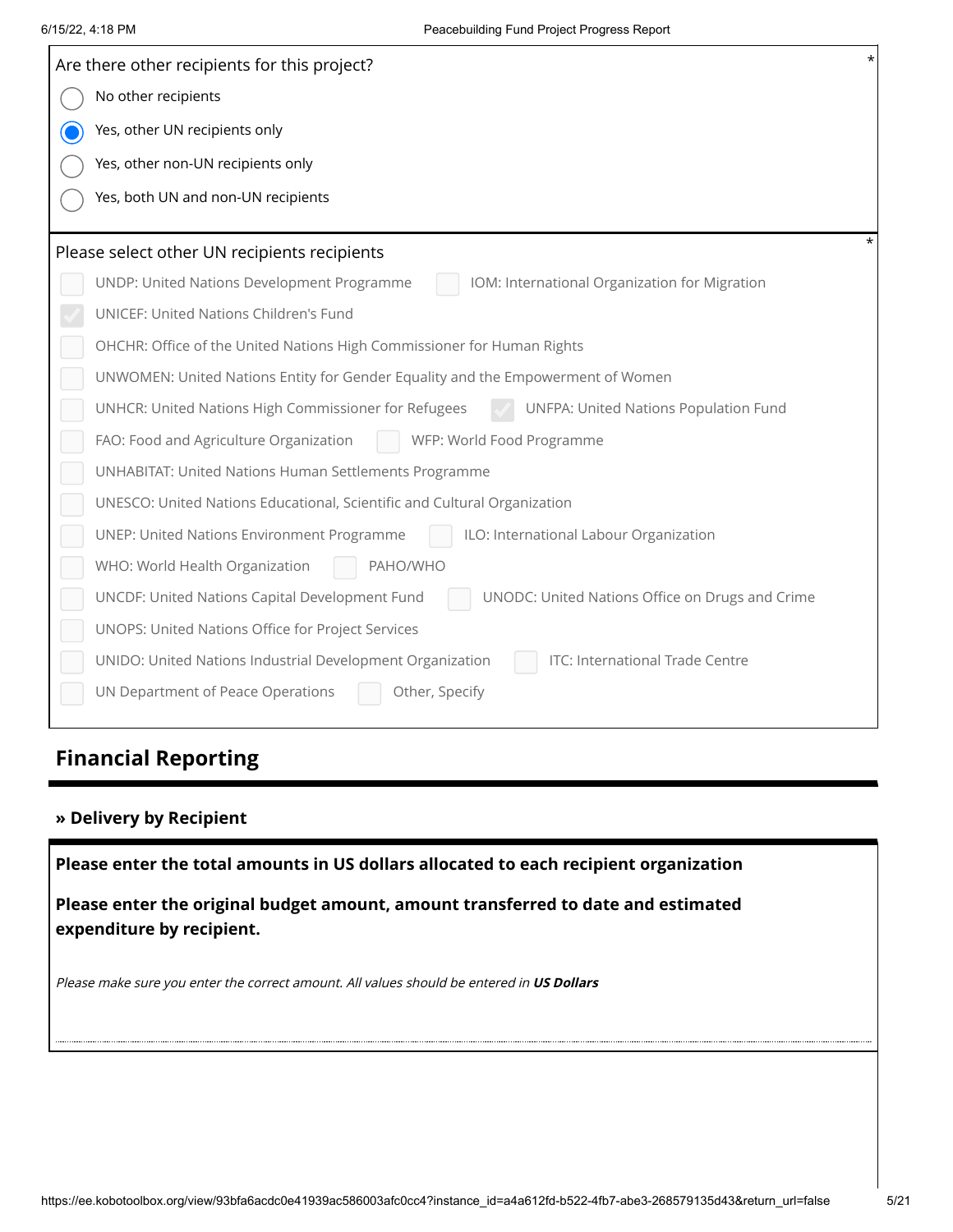| <b>Recipients</b>                                                                             | <b>Total Project</b><br><b>Budget</b><br>(in US \$)<br>Please enter the total<br>budget as is in the<br>project document in US<br>Dollars | <b>Transfers to</b><br>date<br>(in US \$)<br>Please enter the total<br>amount transferred to<br>each recipient to date in<br>US Dollars | <b>Expenditure</b><br>to date<br>(in US \$)<br>Please enter the<br>approximate amount<br>spendance since<br>spent to date in US<br>dollars | Implementati<br>on rate as a<br>percentage of<br>total budget<br>(calculated automatically) |
|-----------------------------------------------------------------------------------------------|-------------------------------------------------------------------------------------------------------------------------------------------|-----------------------------------------------------------------------------------------------------------------------------------------|--------------------------------------------------------------------------------------------------------------------------------------------|---------------------------------------------------------------------------------------------|
| <b>UNDP:</b><br><b>United</b><br><b>Nations</b><br><b>Developmen</b><br>t<br><b>Programme</b> | $^\star$<br>910000                                                                                                                        | $^\star$<br>910000                                                                                                                      | 673531.42                                                                                                                                  | 74.01 %                                                                                     |
| <b>UNICEF:</b><br><b>United</b><br><b>Nations</b><br><b>Children's</b><br><b>Fund</b>         | $\star$<br>870000                                                                                                                         | $\star$<br>870000                                                                                                                       | $\star$<br>379087.58                                                                                                                       | 43.57 %                                                                                     |
| <b>UNFPA:</b><br><b>United</b><br><b>Nations</b><br><b>Population</b><br><b>Fund</b>          | $^\star$<br>620000                                                                                                                        | $^\star$<br>620000                                                                                                                      | $^\star$<br>346890.69                                                                                                                      | 55.95 %                                                                                     |
| <b>TOTAL</b>                                                                                  | 2400000                                                                                                                                   | 2400000                                                                                                                                 | 1399509.69                                                                                                                                 | 58.3<br>1%                                                                                  |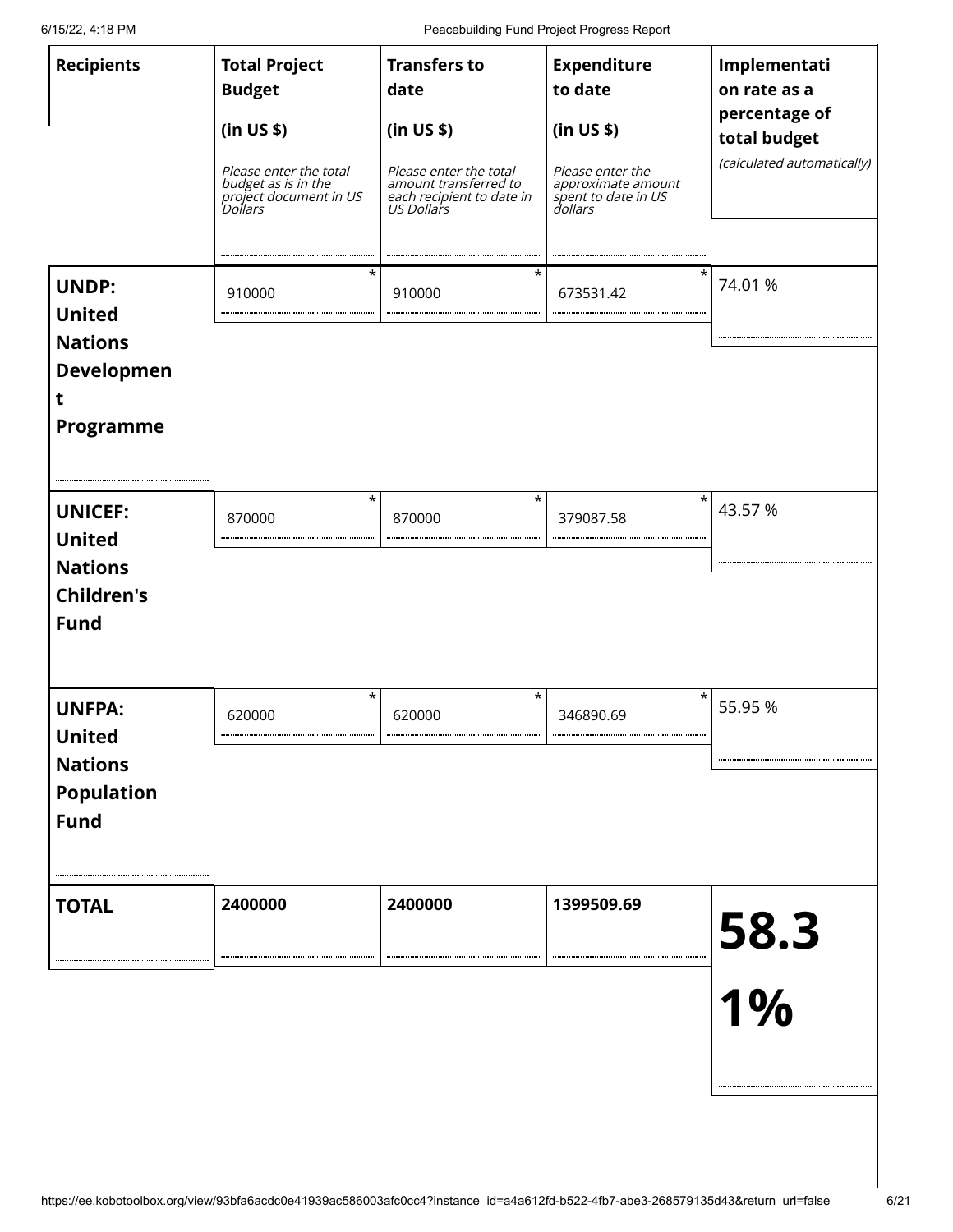$\overline{\phantom{a}}$ 

| The approximate implementation rate as percentage of total project budget based on the values<br>entered in the above matrix is 58.31%. Can you confirm that this is correct?                                          | * |
|------------------------------------------------------------------------------------------------------------------------------------------------------------------------------------------------------------------------|---|
| Correct<br>Incorrect                                                                                                                                                                                                   |   |
| » Gender-responsive Budgeting                                                                                                                                                                                          |   |
| Indicate what percentage (%) of the budget contributes to gender equality or women's empowerment<br>(GEWE)?                                                                                                            |   |
| 34                                                                                                                                                                                                                     |   |
| The dollar amount of the budget contributing to Gender Equality and Women's Empowerment (GEWE)<br>based on percentage entered above and total project budget is US \$ 816000. Can you confirm that this<br>is correct? |   |
| Correct<br>Incorrect                                                                                                                                                                                                   |   |
| Amount expended to date on efforts contributiong to gender equality or women's empowerment is US<br>\$475833.29. Is this correct?                                                                                      |   |
| Incorrect<br>Correct                                                                                                                                                                                                   |   |
| ATTACH PROJECT EXCEL BUDGET SHOWING CURRENT APPROXIMATE EXPENDITURE.<br>The templates for the budget are available here                                                                                                |   |
| RAPPORT FINANCIER PBF JEUNESSE_15 06 2022-18_31_15.xlsx                                                                                                                                                                |   |

## **Project Markers**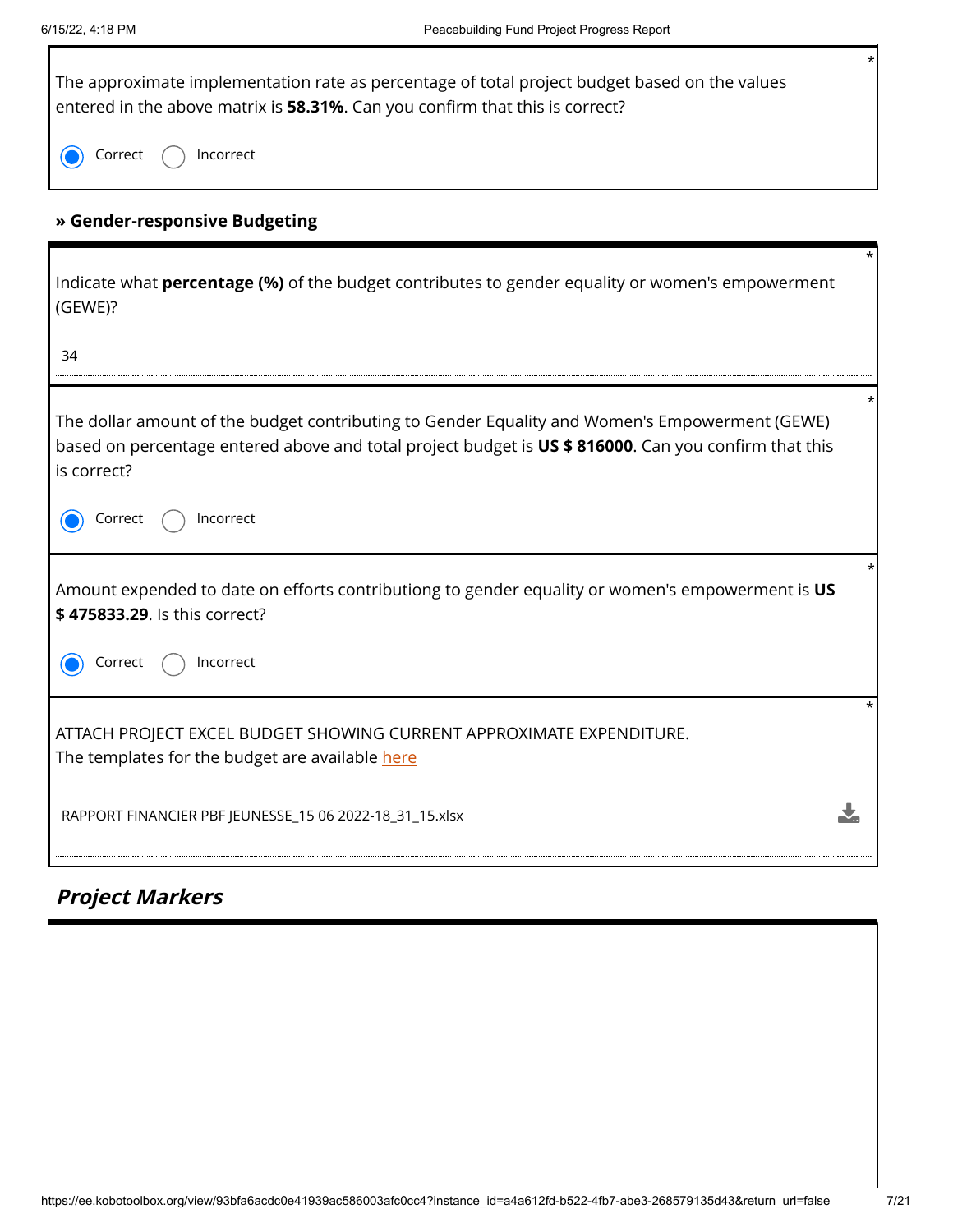| Please select the Gender Marker Associated with this project                                                                                                                       | $^\star$ |
|------------------------------------------------------------------------------------------------------------------------------------------------------------------------------------|----------|
| Score 1 for projects that contribute in some way to gender equality, but not significantly (less than 30% of the total<br>budget for GEWE)                                         |          |
| Score 2 for projects that have gender equality as a significant objective and allocate between 30 and 79% of the total<br>project budget to GEWE                                   |          |
| Score 3 for projects that have gender equality as a principal objective and allocate at least 80% of the total project<br>budget to Gender Equality and Women's Empowerment (GEWE) |          |
| Please select the Risk Marker Associated with this project                                                                                                                         | *        |
| Risk marker $0 =$ low risk to achieving outcomes                                                                                                                                   |          |
| Risk marker 1 = medium risk to achieving outcomes                                                                                                                                  |          |
| Risk marker 2 = high risk to achieving outcomes                                                                                                                                    |          |
| Please select the PBF Focus Area associated with this project                                                                                                                      | $^\star$ |
| (1.1) Security Sector Reform                                                                                                                                                       |          |
| (1.2) Rule of Law                                                                                                                                                                  |          |
| (1.3) Demobilisation, Disarmament and Reintegration                                                                                                                                |          |
| (1.4) Political Dialogue                                                                                                                                                           |          |
| (2.1) National reconciliation                                                                                                                                                      |          |
| (2.2) Democratic Governance                                                                                                                                                        |          |
| (2.3) Conflict prevention/management                                                                                                                                               |          |
| (3.1) Employment                                                                                                                                                                   |          |
| (3.2) Equitable access to social services                                                                                                                                          |          |
| (4.1) Strengthening of essential national state capacity                                                                                                                           |          |
| (4.2) Extension of state authority/Local Administration                                                                                                                            |          |
| (4.3) Governance of peacebuilding resources (including PBF Secretariats)                                                                                                           |          |
| Is the project part of one or more PBF priority windows?                                                                                                                           | *        |
| Select all that apply<br>Gender promotion initiative                                                                                                                               |          |
| Youth promotion initiative                                                                                                                                                         |          |
| Transition from UN or regional peacekeeping or special political missions                                                                                                          |          |
| Cross-border or regional project                                                                                                                                                   |          |
| None                                                                                                                                                                               |          |
|                                                                                                                                                                                    |          |

## **PART I: OVERALL PROJECT PROGRESS**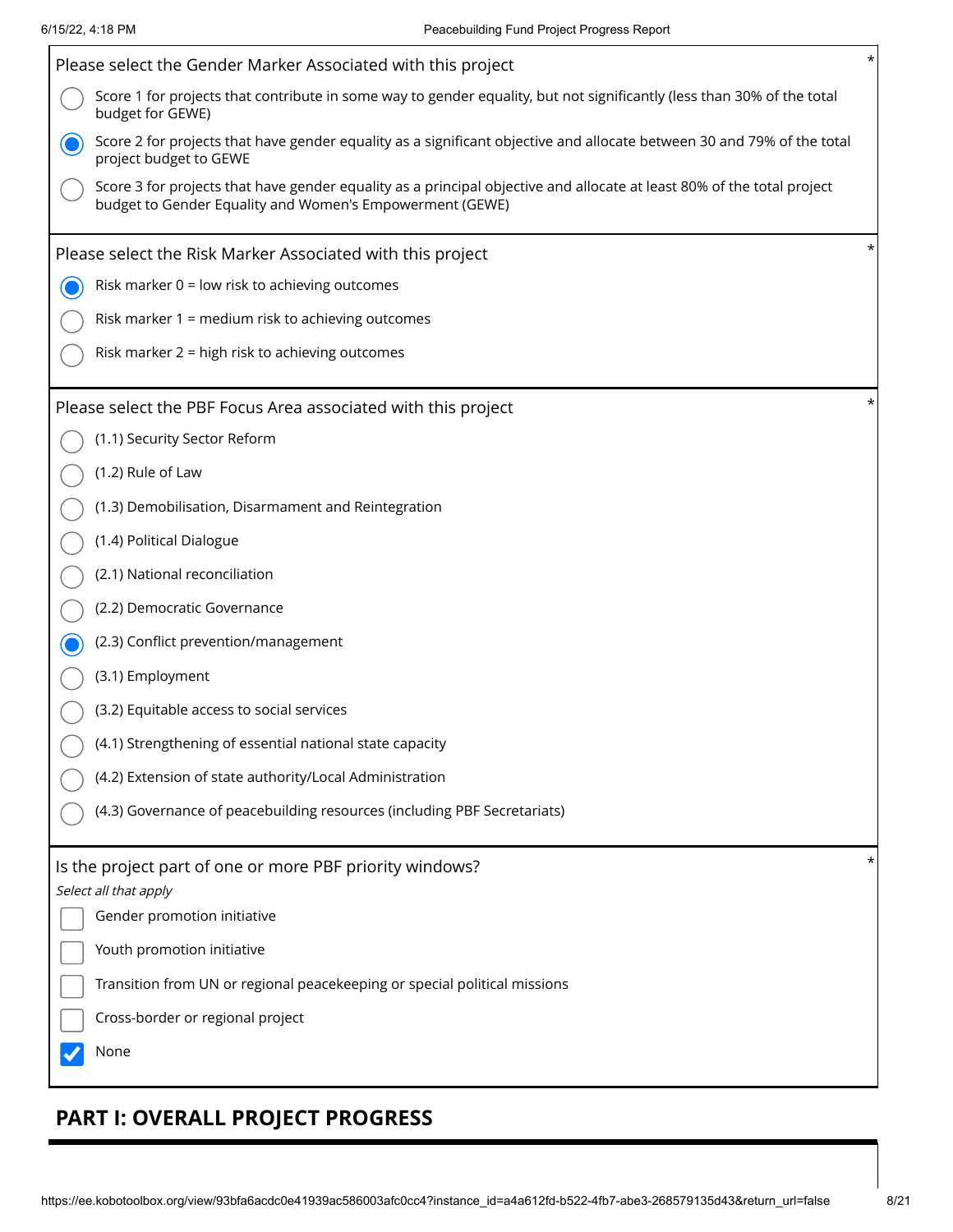NOTES FOR COMPLETING THE REPORT:

- Avoid acronyms and UN jargon, use general /common language.
- Report on what has been achieved in the reporting period, not what the project aims to do.
- **Be as concrete as possible. Avoid theoretical, vague or conceptual discourse.**
- Ensure the analysis and project progress assessment is gender and age sensitive.
- If relevant, please include any COVID-19 related considerations, adjustments and results and respond to section IV. **(This section is optional)**

Briefly outline the *status of the project* in terms of implementation cycle, including whether preliminary/preparatory activities have been completed (i.e. contracting of partners, staff recruitment, etc.)

Please limit your response to 1500 characters including spaces.

Ayant bénéficié d'une extension sans coût de six mois à compter de juin 2022, le projet a actuellement amorcé sa phase de clôture. En effet, toutes les activités préparatoires comme bien d'activités programmatiques ont été achevées. Pour la période résiduelle il est prévu :

- La consolidation des espaces d'échanges mis en place à travers notamment l'appui pour la mise en œuvre des engagements de la charte de confiance issue des dialogues intergénérationnels, les appui-accompagnement pour la mise en œuvre des plans d'actions des plateformes d'échanges multi acteurs et des comités communaux des jeunes, etc.

- Le soutien et le renforcement des microprojets connecteurs initiés par les jeunes filles et garçons

- L'évaluation finale indépendante du projet.

Summarize the main structural, institutional or societal level change the project has contributed to. This is not anecdotal evidence or a list of individual outputs, but a description of progress made toward the main purpose of the project

### FOR PROJECTS WITHIN SIX MONTHS OF COMPLETION ONLY; (1500 character limit)

Au-delà du renforcement des capacités et de l'opportunité créée par les différents espaces d'échange mis en place (dialogues intergénérationnels, plateforme d'échanges, comités communaux des jeunes, etc.) le projet a suscité une prise de conscience de la part d'abord des autorités et leaders au niveau local, mais également et surtout auprès de la jeunesse sur la nécessité d'une concertation permanente intergénérationnelle et d'une prise en compte des besoins spécifiques des jeunes (filles et garçons) dans le processus de consolidation de la paix.

En effet, l'acceptation des dialogues intergénérationnels, sanctionnés par la signature de chartes de confiance entre les autorités administratives, religieuses et les jeunes pour une meilleure implication de ces derniers à la gouvernance publique et pour un engagement effectif de ces jeunes au processus de consolidation de la paix dans le pays, est une illustration. Aussi, suite aux différentes sessions de renforcement des capacités des jeunes catalyseurs dans les communes bénéficiaires, plus de 82% de ces derniers (259 jeunes hommes et 216 jeunes filles) sont actuellement fortement engagés comme des agents de changements au sein de leurs communautés à travers l'organisation dans leurs communautés des sessions de sensibilisation de leurs pairs à la non-violence, à la citoyenneté, à l'organisation des activités d'intérêt communautaire, (nettoyage/entretien des caniveaux, des lieux publics, reboisement, etc.)

## **PART II: RESULT PROGRESS BY PROJECT OUTCOME**

\*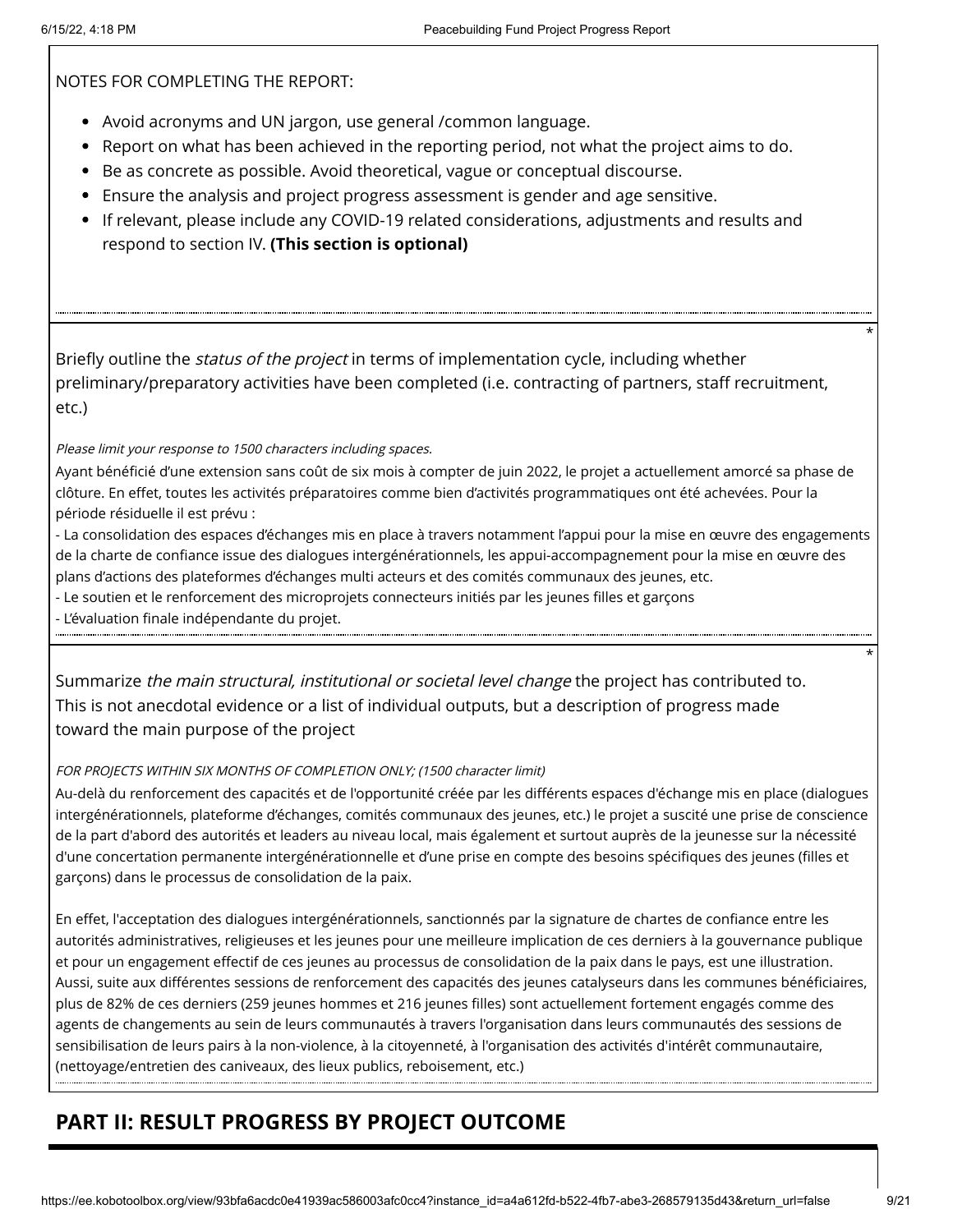Describe overall progress under each Outcome made during the reporting period (for June reports: January-June; for November reports: January-November; for final reports: full project duration). Do not list individual activities. If the project is starting to make/has made a difference at the outcome level, provide specific evidence for the progress (quantitative and qualitative) and explain how it impacts the broader political and peacebuilding context.

- "On track" refers to the timely completion of outputs as indicated in the workplan.
- "On track with peacebuilding results" refers to higher-level changes in the conflict or peace factors that the project is meant to contribute to. These effects are more likely in mature projects than in newer ones.

| How many OUTCOMES does this project have<br> 2 <br>3 4 5 6 7 8<br>more than 8.<br>$\mathbf{1}$<br>Please write out the project outcomes as they are in the project results framework found in the project<br>document<br>Outcome 1:<br>Les structures de prise de décision communautaires et de dialogue au niveau local intègrent la participation des groupes de<br>jeunes comme élément essentiel de la cohésion pacifique<br>Outcome 2:<br>Les jeunes bénéficiaires du programme sont des agents catalyseurs de la paix et de la cohésion sociale à travers des<br>initiatives sociales et civiques<br><b>Outcome 1:</b><br>Les structures de prise de décision communautaires et de dialogue au niveau local intègrent la<br>participation des groupes de jeunes comme élément essentiel de la cohésion pacifique<br>Rate the current status of the outcome progress |  |  |  |  |  |  |  |  |
|---------------------------------------------------------------------------------------------------------------------------------------------------------------------------------------------------------------------------------------------------------------------------------------------------------------------------------------------------------------------------------------------------------------------------------------------------------------------------------------------------------------------------------------------------------------------------------------------------------------------------------------------------------------------------------------------------------------------------------------------------------------------------------------------------------------------------------------------------------------------------|--|--|--|--|--|--|--|--|
|                                                                                                                                                                                                                                                                                                                                                                                                                                                                                                                                                                                                                                                                                                                                                                                                                                                                           |  |  |  |  |  |  |  |  |
|                                                                                                                                                                                                                                                                                                                                                                                                                                                                                                                                                                                                                                                                                                                                                                                                                                                                           |  |  |  |  |  |  |  |  |
|                                                                                                                                                                                                                                                                                                                                                                                                                                                                                                                                                                                                                                                                                                                                                                                                                                                                           |  |  |  |  |  |  |  |  |
|                                                                                                                                                                                                                                                                                                                                                                                                                                                                                                                                                                                                                                                                                                                                                                                                                                                                           |  |  |  |  |  |  |  |  |
|                                                                                                                                                                                                                                                                                                                                                                                                                                                                                                                                                                                                                                                                                                                                                                                                                                                                           |  |  |  |  |  |  |  |  |
|                                                                                                                                                                                                                                                                                                                                                                                                                                                                                                                                                                                                                                                                                                                                                                                                                                                                           |  |  |  |  |  |  |  |  |
| 3. On Track with evidence of peacebuilding results<br>2. On Track<br>1. Off Track                                                                                                                                                                                                                                                                                                                                                                                                                                                                                                                                                                                                                                                                                                                                                                                         |  |  |  |  |  |  |  |  |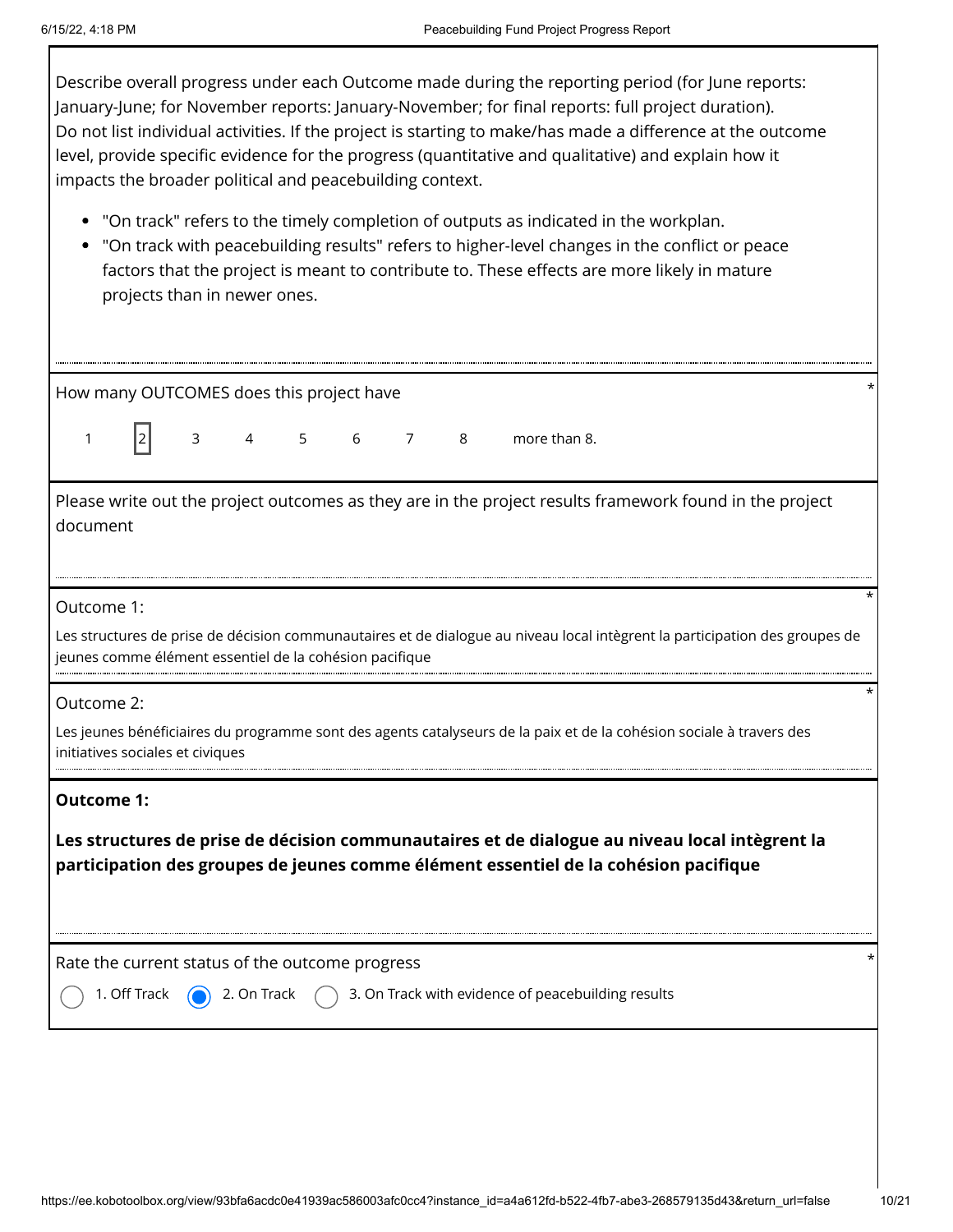### Progress summary

Please limit your response to 3000 characters including spaces.

Principalement deux espaces d'échanges ont été initiés et/ou dynamisés grâce aux appuis du projet dans le souci de renforcer le partenariat entre les jeunes et les décideurs au niveau local en faveur d'une meilleure prise en compte des préoccupations des jeunes, de leur participation à la prise de décisions et à la promotion de la cohésion sociale. Il s'agit en l'occurrence des dialogues intergénérationnels et des plateformes d'échanges multi acteurs.

Pour ce qui est de l'organisation des dialogues intergénérationnels, au total onze (11) sessions de ont été organisées à raison d'une session au niveau de chaque préfecture bénéficiaire du projet. Au total 330 participants dont 231 jeunes leaders de différentes couches socioprofessionnelles et 99 personnes âgées composées des autorités locales et leaders communautaires ont pris part à ces sessions de dialogues. Au terme de chaque session, une Charte de Confiance intergénérationnelle (CCI) entre les autorités, leaders communautaires et la jeunesse, fondée sur les réalités locales est élaborée et signée.

Afin de maintenir les échanges et de suivre la mise en œuvre des recommandations des CCI, des groupes WhatsApp, des comités de suivi sont mis en place. Chaque comité de suivi de la CCI, est constitué du préfet, des maires, du président du conseil préfectoral de la jeunesse) et des présidents des Conseil Communaux de la Jeunesse. Au titre de la mise en œuvre des engagements pris dans ces charte, au-delà de la poursuite de la poursuite des dialogues/concertations avec les autorités locales, les jeunes de 5 communes ont confirmé qu'ils ont effectivement été impliqués dans l'élaboration des plans de développement de leur commune et que leurs besoins y ont été pris en compte. Par ailleurs 40% des communes bénéficiaires convient systématiquement les jeunes aux réunions de conseils de leur municipalité. Ceci permet aux jeunes de comprendre comment les débats se passent lors des séances du conseil municipal et de susciter davantage leur engagement à la gestion de la chose publique.

Concernant les plateformes d'échanges, 10 plateformes ont été mises en place et sont toutes opérationnelles. Ces plateformes multi acteurs, offrent un cadre de discussion entre les autorités locales et les organisations de jeunes qui non seulement prennent part aux débats concernant le développement de leurs cités, mais également ont l'occasion de faire valoir leurs besoins et préoccupations spécifiques. A noter que 40 jeunes des plateformes d'échange (dont 16 jeunes filles) ont été formés entre autres sur la gestion et prévention des conflits, les techniques de mobilisation communautaires et de plaidoyer et la participation à la gestion de la chose publique. A l'issue de la formation, les jeunes catalyseurs ont établi des plans d'action et sont actuellement engagés aux côtés des autorités locales en vue du renforcement de la cohésion sociale dans leur communauté et faire également de leurs pairs des agents de paix

Indicate any additional analysis on how Gender Equality and Women's Empowerment and/or Youth Inclusion and Responsiveness has been ensured under this Outcome

Please limit your response to 1500 characters including spaces.

Une attention particulière est accordée à la parité du genre, lors de l'identification des personnes devant bénéficier de formations ou d'autres activités. En effet, lors des sessions de dialogues générationnels, les femmes/filles ont représenté 41% de l'ensemble des acteurs qui y ont pris part. Aussi, la représentativité a-t-elle été requise lors de la mise en place des plateformes d'échanges et des comités communaux des jeunes où elles représentent 40% dans chaque espace d'échanges

### **Outcome 2:**

**Les jeunes bénéficiaires du programme sont des agents catalyseurs de la paix et de la cohésion sociale à travers des initiatives sociales et civiques**

Rate the current status of the outcome progress

1. Off Track  $\bigcirc$  2. On Track  $\bigcirc$  3. On Track with evidence of peacebuilding results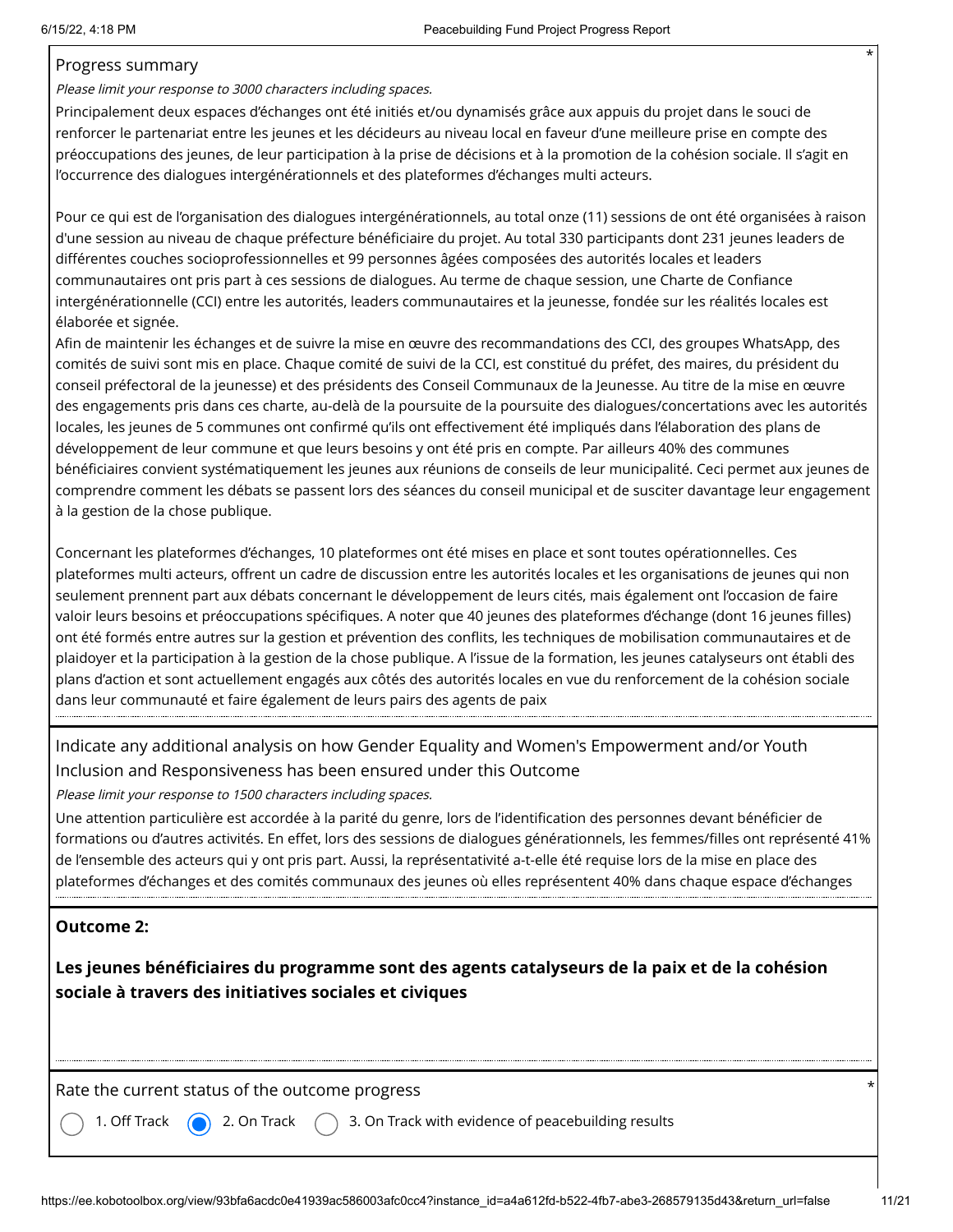### Progress summary

Please limit your response to 3000 characters including spaces.

Dans l'optique de promotion du vivre-ensemble, de valeur de tolérance et de paix, les jeunes des localités ciblées ont réaffirmé leur engagement à travers la poursuite et l'intensification de différentes initiatives civiques, citoyennes et sociales, notamment par des campagnes de sensibilisation et la réalisation d'activités d'intérêt public et/ou de rapprochement communautaire favorisant la consolidation de la paix et alignées aux priorités des communes.

Ainsi, à travers la formation en compétences de vie courante (CVC), les jeunes, les adolescents et les enfants de la rue ont élaboré et mis en œuvre des plans de travail de pair-éducation. Ceci a permis de toucher 3.372 jeunes et adolescent(e)s dont 2.309 filles.

Par ailleurs, l'appui en équipement et matériels de travail (ordinateurs portables, tables de mixage, enregistreurs, microphones, groupe électrogène, clés USB, disque dur externe, gels et masques) à 08 médias (07 radios et 01 presse écrite), a permis en retour la diffusion des spots, l'animation d'émission avec les jeunes au niveau de ces médias partenaires. Plus de 1690 diffusions de spots sur la paix, la non-violence et la cohésion sociale et 55 émissions radiophoniques ont été réalisées. Également, 4 campagnes digitales et 12 rencontres d'échanges inter jeunes ont été organisées avec les organisations/réseaux de jeunes sur la consolidation de la paix et ont permis de toucher plus de 65.000 personnes dont 70% sont des jeunes. A cela on peut aussi relever qu'un guide de résolution des conflits a été élaboré et édité en 1000 exemplaires pour vulgarisation auprès des groupes de jeunes filles et garçons

Pour ce qui des initiatives de rapprochement communautaire, au total 51 microprojets ont été financés au bénéfice de 807 jeunes dont près de 58 % sont des femmes. Notons qu'au-delà des formations techniques, les différents groupes ont également bénéficié des formations portant sur : la prévention et la gestion des conflits ; la vie associative et la cohésion sociale, la citoyenneté, etc. Ces projets n'ont pas seulement créé le rapprochement et suscité les interactions constructives entre tous les bénéficiaires, ils ont aussi contribué à la création d'emplois pour les jeunes, source d'autonomie financière et de stabilité familiale.

En marge de ces initiatives sociales, citoyennes et économiques des jeunes, le projet a également soutenu la formation de 55 journalistes des médias privés et publics (25 femmes) sur le journalisme sensible au genre et aux conflits, la gestion des rumeurs et le journalisme de paix. L'ensemble des participants se sont engagés à capitaliser les acquis de la formation et à être de véritables acteurs engagés dans la prévention des conflits, la promotion de l'équité genre et la bonne gestion des rumeurs

Indicate any additional analysis on how Gender Equality and Women's Empowerment and/or Youth Inclusion and Responsiveness has been ensured under this Outcome

Please limit your response to 1500 characters including spaces.

Pour ce qui est de l'égalité des sexes, le projet a veillé à assurer une parité entre les jeunes femmes et les jeunes hommes dans l'appui accompagnement des microprojets connecteurs du projet ainsi que la mise en place des catalyseurs. En effet, elles constituent 58% des bénéficiaires des projets connecteurs et 45% (soit 216 jeunes filles) des catalyseurs qui ont été formés dans la prévention des conflits et dans les initiatives de renforcement de la cohésion sociale dans leurs communautés

## **INDICATOR BASED PERFORMANCE ASSESSMENT**

Using the Project Results Framework as per the approved project document or any amendmentsprovide an update on the achievement of key indicators at the **outcome** level in the table below

- If an outcome has more than 3 indicators , select the 3 most relevant ones with most relevant progress to highlight.
- Where it has not been possible to collect data on indicators, state this and provide any explanation. Provide gender and age disaggregated data. (300 characters max per entry)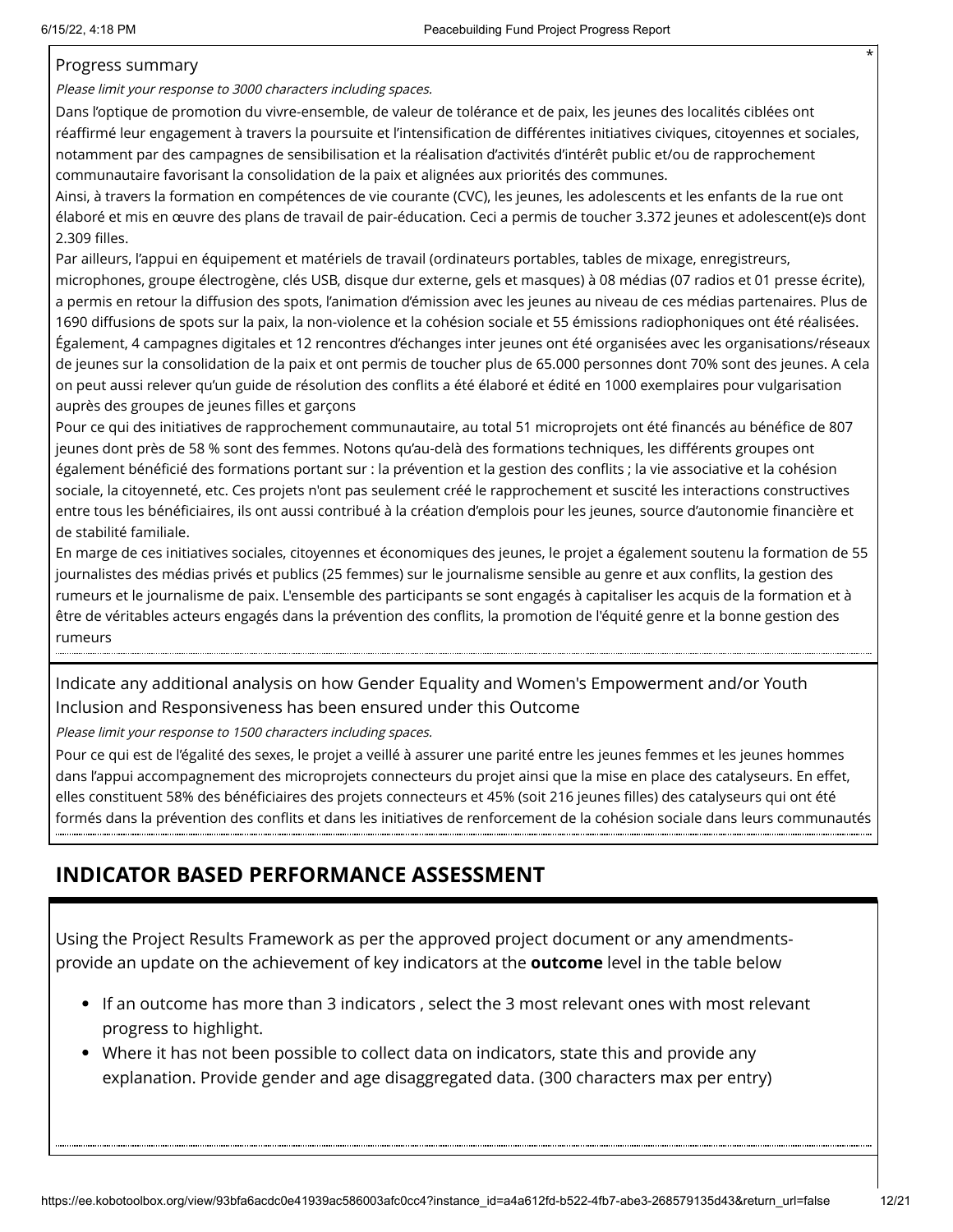### **» Outcome 1: Les structures de prise de décision communautaires et de dialogue au niveau local intègrent la participation des groupes de jeunes comme élément essentiel de la cohésion pacifique**

| Outcome<br>1 | Perform<br>ance<br>Indicator<br>S                                                                                                                                        | Indicator<br>Baseline | End of<br>Project<br>Indicator<br>Target                                                                                                                           | Indicator<br>Mileston<br>e | Current<br>Indicator<br>progress                                                                                                                                                                                                                                                                                                                                                                                                                                                           | Reasons<br>for<br>Variance<br>/ Delay<br>(if any) |
|--------------|--------------------------------------------------------------------------------------------------------------------------------------------------------------------------|-----------------------|--------------------------------------------------------------------------------------------------------------------------------------------------------------------|----------------------------|--------------------------------------------------------------------------------------------------------------------------------------------------------------------------------------------------------------------------------------------------------------------------------------------------------------------------------------------------------------------------------------------------------------------------------------------------------------------------------------------|---------------------------------------------------|
| 1.1          | Proportion de<br>jeunes filles et<br>garçons formés<br>engagés dans<br>les initiatives de<br>renforcement<br>de la cohésion<br>sociale dans<br>leurs<br>communautés.<br> | 0%                    | 60% des jeunes<br>garçons et 60%<br>des femmes<br>formés,<br>participent<br>activement à la<br>promotion de la<br>cohésion<br>pacifique dans<br>leur<br>communauté | 60% en juin<br>2022        | Au total 475<br>jeunes (dont<br>216 jeunes filles<br>soit 45%) ont<br>été formés<br>dans la<br>prévention des<br>conflits et dans<br>les initiatives de<br>renforcement<br>de la cohésion<br>sociale dans<br>leurs<br>communautés<br>et parmi<br>lesquels plus de<br>90% des jeunes<br>hommes et 63%<br>des jeunes filles<br>sont fortement<br>engagés<br>participent<br>activement aux<br>différentes<br>activités de<br>promotion pour<br>la cohésion<br>sociale dans<br>leurs localités |                                                   |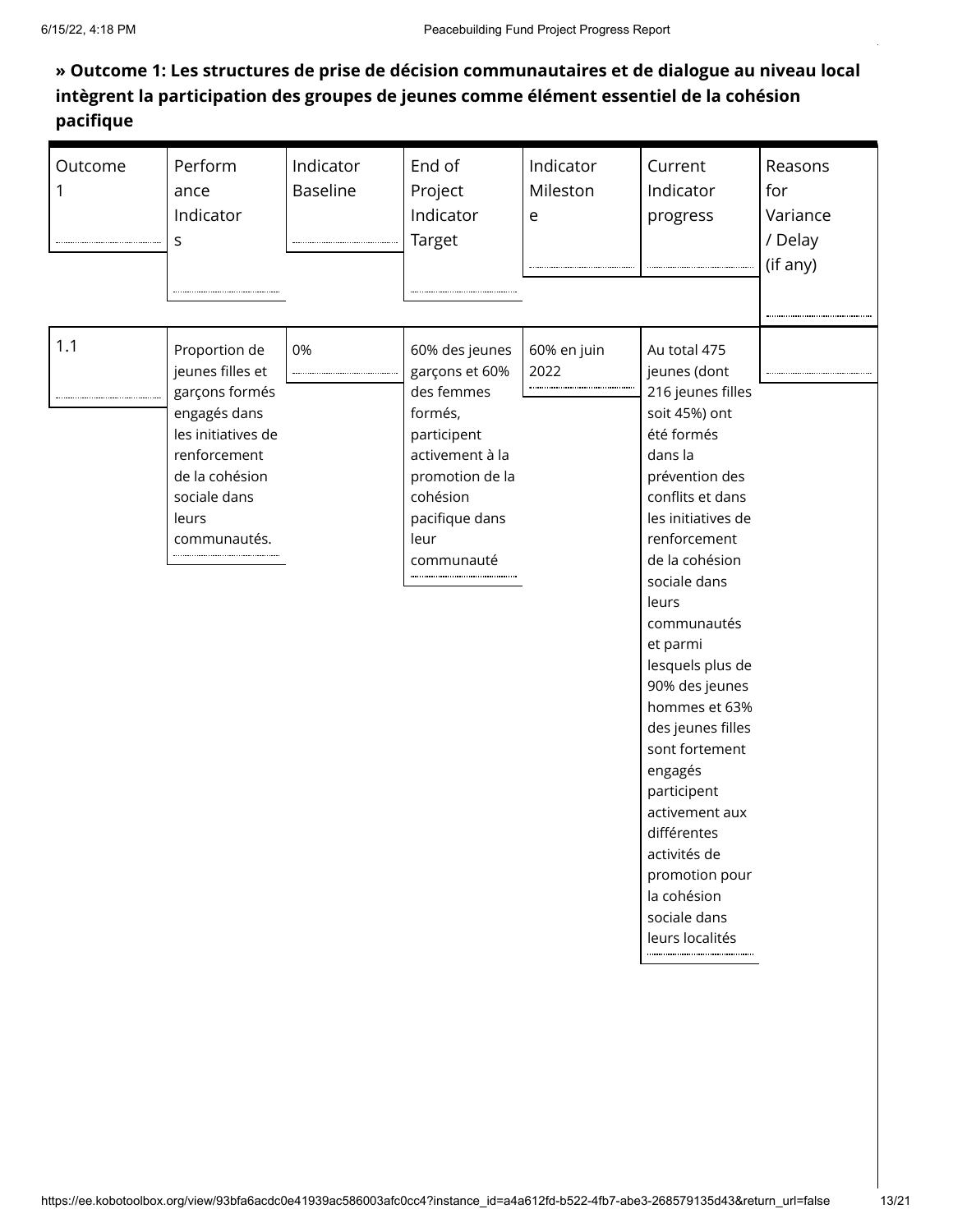| 1.2 | Proportion de<br>conflits liés aux<br>jeunes résolus à<br>travers les<br>mécanismes de<br>prévention et<br>de gestion mis<br>en place par les<br>jeunes formés<br>dans le cadre<br>du projet.                     | 0%                                                  | 50%                                                | 50% en fin de<br>projet                                               | Les<br>mécanismes de<br>prévention des<br>conflits mis en<br>place<br>(notamment les<br>plateformes<br>d'échange, les<br>comités<br>communaux<br>des jeunes, les<br>jeunes<br>catalyseurs) en<br>plus des<br>sensibilisations,<br>participent déjà<br>à la résolution<br>de certains<br>conflits dans<br>leurs localités | Cet indicateur<br>sera évalué en<br>fin du projet<br>prévu pour<br>décembre 2022 |
|-----|-------------------------------------------------------------------------------------------------------------------------------------------------------------------------------------------------------------------|-----------------------------------------------------|----------------------------------------------------|-----------------------------------------------------------------------|--------------------------------------------------------------------------------------------------------------------------------------------------------------------------------------------------------------------------------------------------------------------------------------------------------------------------|----------------------------------------------------------------------------------|
| 1.3 | Proportion des<br>jeunes hommes<br>et femmes<br>reconnaissant<br>leur<br>implication<br>dans la<br>résolution<br>de conflits à<br>travers les<br>comités<br>locaux de paix,<br>les CIPLEV, les<br>clubs de jeunes | 2,2% de jeunes<br>hommes<br>0,5% de jeunes<br>fille | 50% de jeunes<br>hommes<br>30% de jeunes<br>filles | 50% de jeunes<br>hommes et<br>30% de jeunes<br>filles en juin<br>2022 | A travers les<br>plateformes<br>d'échanges<br>multi acteurs<br>mises en place<br>et/ou<br>redynamisées<br>dans les 10<br>communes, au<br>moins 80% des<br>représentants<br>des jeunes<br>(filles comme<br>garçons)<br>affirment être<br>impliqués dans<br>la gestion des<br>conflits                                     |                                                                                  |

## **» Outcome 2: Les jeunes bénéficiaires du programme sont des agents catalyseurs de la paix et de la cohésion sociale à travers des initiatives sociales et civiques**

| Outcome | Perform   | Indicator       | End of    | Indicator | Current   | Reasons  |
|---------|-----------|-----------------|-----------|-----------|-----------|----------|
|         | ance      | <b>Baseline</b> | Project   | Mileston  | Indicator | for      |
|         | Indicator |                 | Indicator | e         | progress  | Variance |
|         | S         |                 | Target    |           |           | / Delay  |
|         |           |                 |           |           |           | (if any) |
|         |           |                 |           |           |           |          |
|         |           |                 |           |           |           |          |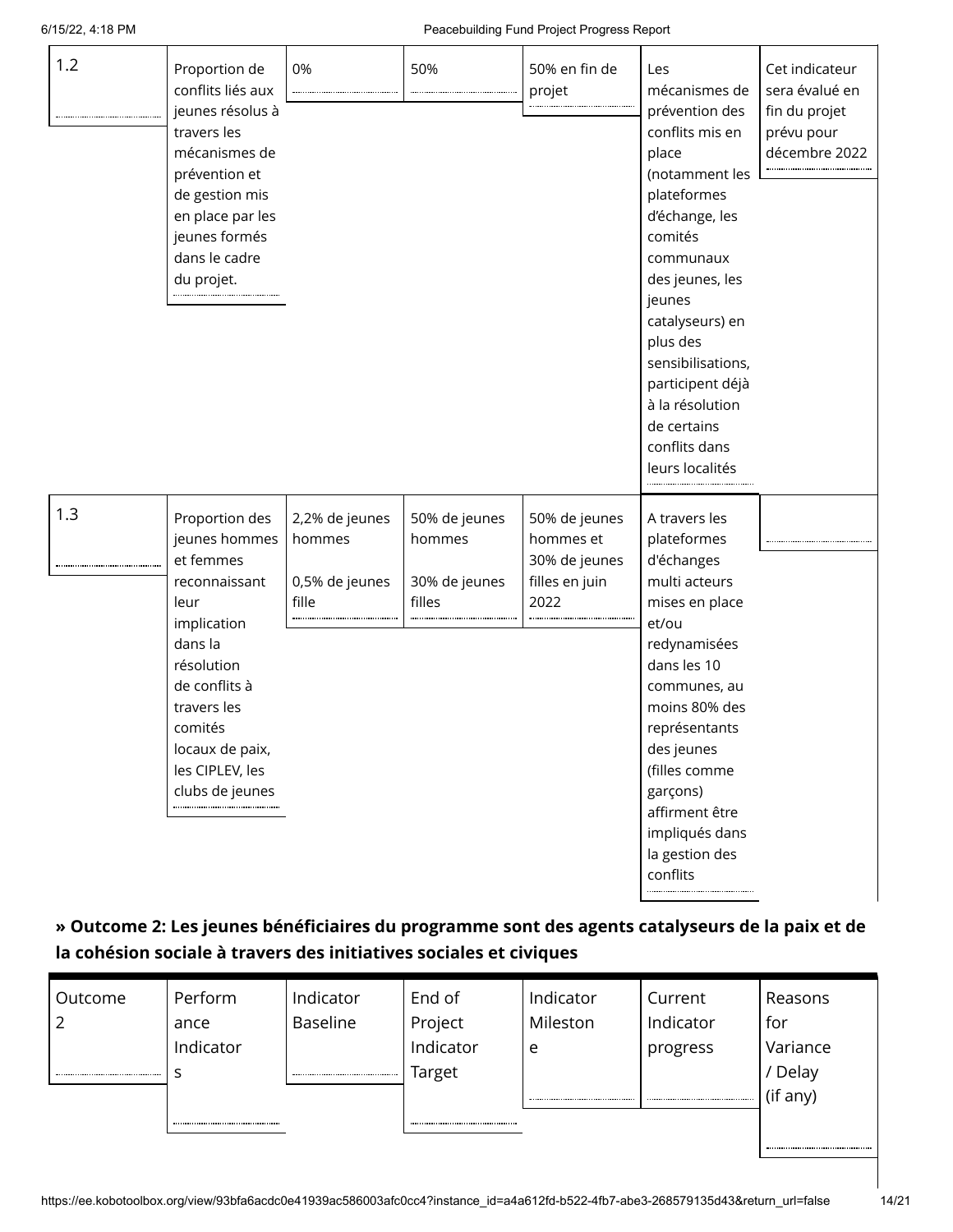| 2.1 | % des jeunes<br>(garçons et<br>filles) des zones<br>cibles engagés<br>comme<br>catalyseurs de<br>la paix et de<br>cohésion<br>sociales et<br>civiques dans<br>leurs<br>communautés | 9,6% de jeunes<br>hommes<br>5,3% de jeunes<br>filles | 80% de jeunes<br>hommes<br>60% de jeunes<br>filles | 80% de jeunes<br>hommes et 60%<br>de jeunes filles<br>en fin de projet | Des campagnes<br>de<br>sensibilisation<br>(à travers les<br>médias, les<br>réseaux<br>sociaux, les<br>affiches, les<br>panneaux, etc.)<br>sont menées en<br>vue d'engager<br>tout citoyen et<br>en l'occurrence<br>les jeunes à<br>être des agents<br>de promotion<br>de la culture de<br>la paix. | L'évaluation<br>finale prévue en<br>Décembre 2022<br>permettra de<br>savoir le % des<br>jeunes (filles et<br>garçons) des<br>zones cibles qui<br>sont<br>véritablement<br>engagés |
|-----|------------------------------------------------------------------------------------------------------------------------------------------------------------------------------------|------------------------------------------------------|----------------------------------------------------|------------------------------------------------------------------------|----------------------------------------------------------------------------------------------------------------------------------------------------------------------------------------------------------------------------------------------------------------------------------------------------|-----------------------------------------------------------------------------------------------------------------------------------------------------------------------------------|
| 2.2 | % d'initiatives<br>sociales et<br>civiques initiées<br>par les jeunes<br>filles et garçons<br>bénéficiaires du<br>programme                                                        | 0%                                                   | 30%                                                | 30% en juin<br>2022                                                    | Au total 51<br>initiatives des<br>jeunes ont été<br>soutenues par<br>le projet, parmi<br>lesquelles au<br>moins 13<br>initiatives<br>sociales et<br>civiques (soit<br>25%)                                                                                                                         |                                                                                                                                                                                   |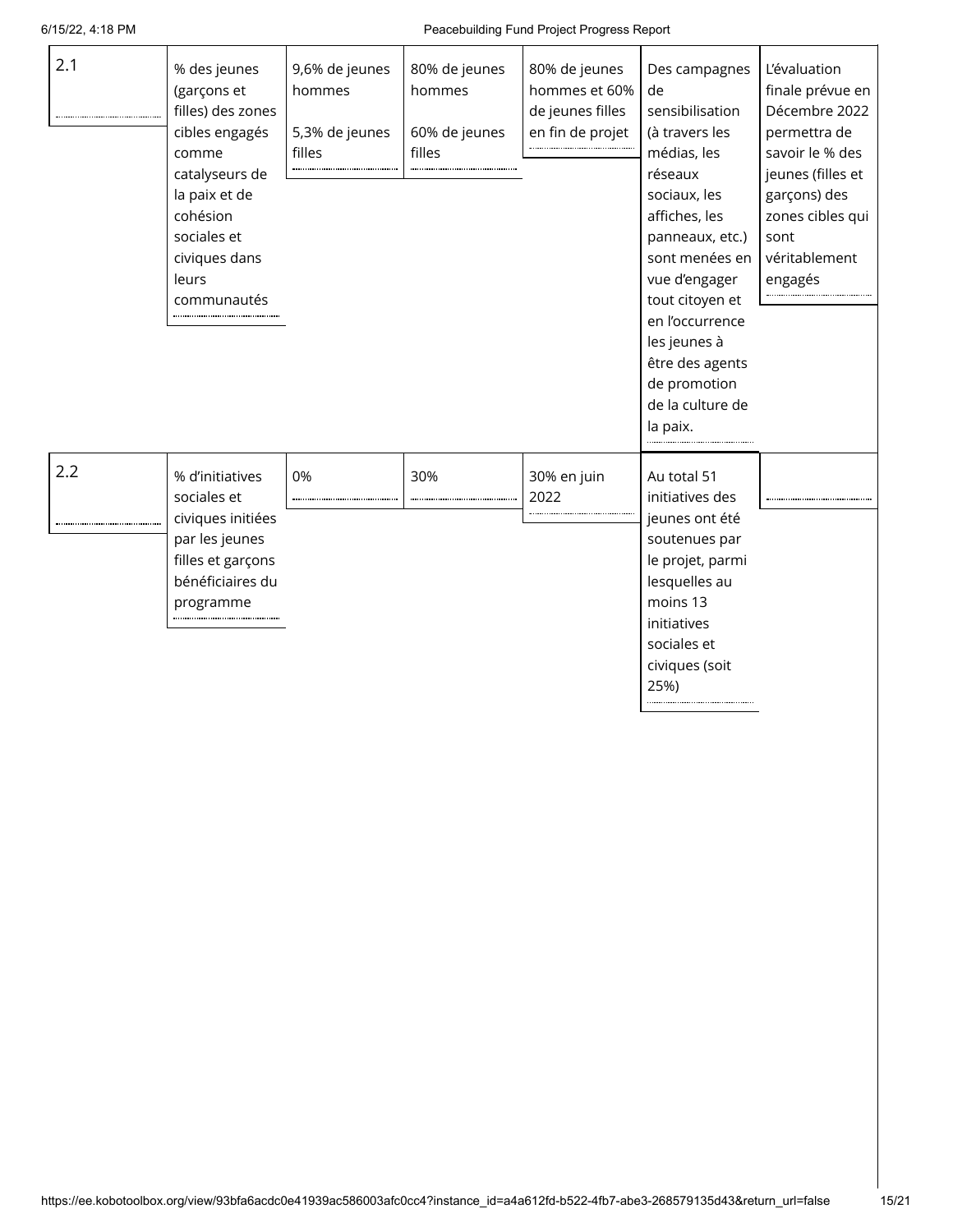| 2.3 | % des conflits  | 30% | 50% | 50% en fin juin | Les jeunes       | L'évaluation     |
|-----|-----------------|-----|-----|-----------------|------------------|------------------|
|     | fonciers        |     |     | 2022            | catalyseurs      | finale           |
|     | prévenus et ou  |     |     |                 | (filles et       | permettra de     |
|     | résolus         |     |     |                 | garçons) ont     | déterminer le    |
|     | auxquels au     |     |     |                 | mené des         | nombre et les    |
|     | moins 1 jeune   |     |     |                 | campagnes de     | types de         |
|     | d'un Comité     |     |     |                 | sensibilisation  | conflits         |
|     | Local de Paix a |     |     |                 | au sein de leurs | prévenus et/ou   |
|     | pris part       |     |     |                 | communautés      | résolus et       |
|     |                 |     |     |                 | pour une         | auxquels les     |
|     |                 |     |     |                 | gestion non-     | jeunes ont y ont |
|     |                 |     |     |                 | violente des     | contribué        |
|     |                 |     |     |                 | conflits         |                  |
|     |                 |     |     |                 | notamment        |                  |
|     |                 |     |     |                 | fonciers.        |                  |
|     |                 |     |     |                 | Ces jeunes qui   |                  |
|     |                 |     |     |                 | ont des          |                  |
|     |                 |     |     |                 | représentants    |                  |
|     |                 |     |     |                 | au sein des      |                  |
|     |                 |     |     |                 | plateformes      |                  |
|     |                 |     |     |                 | d'échanges (qui  |                  |
|     |                 |     |     |                 | incluent         |                  |
|     |                 |     |     |                 | également les    |                  |
|     |                 |     |     |                 | CLP) ont         |                  |
|     |                 |     |     |                 | participé et ont |                  |
|     |                 |     |     |                 | été impliqués    |                  |
|     |                 |     |     |                 | dans la          |                  |
|     |                 |     |     |                 | résolution       |                  |
|     |                 |     |     |                 | certains         |                  |
|     |                 |     |     |                 | conflits.        |                  |
|     |                 |     |     |                 |                  |                  |

## **PART III: Cross-Cutting Issues**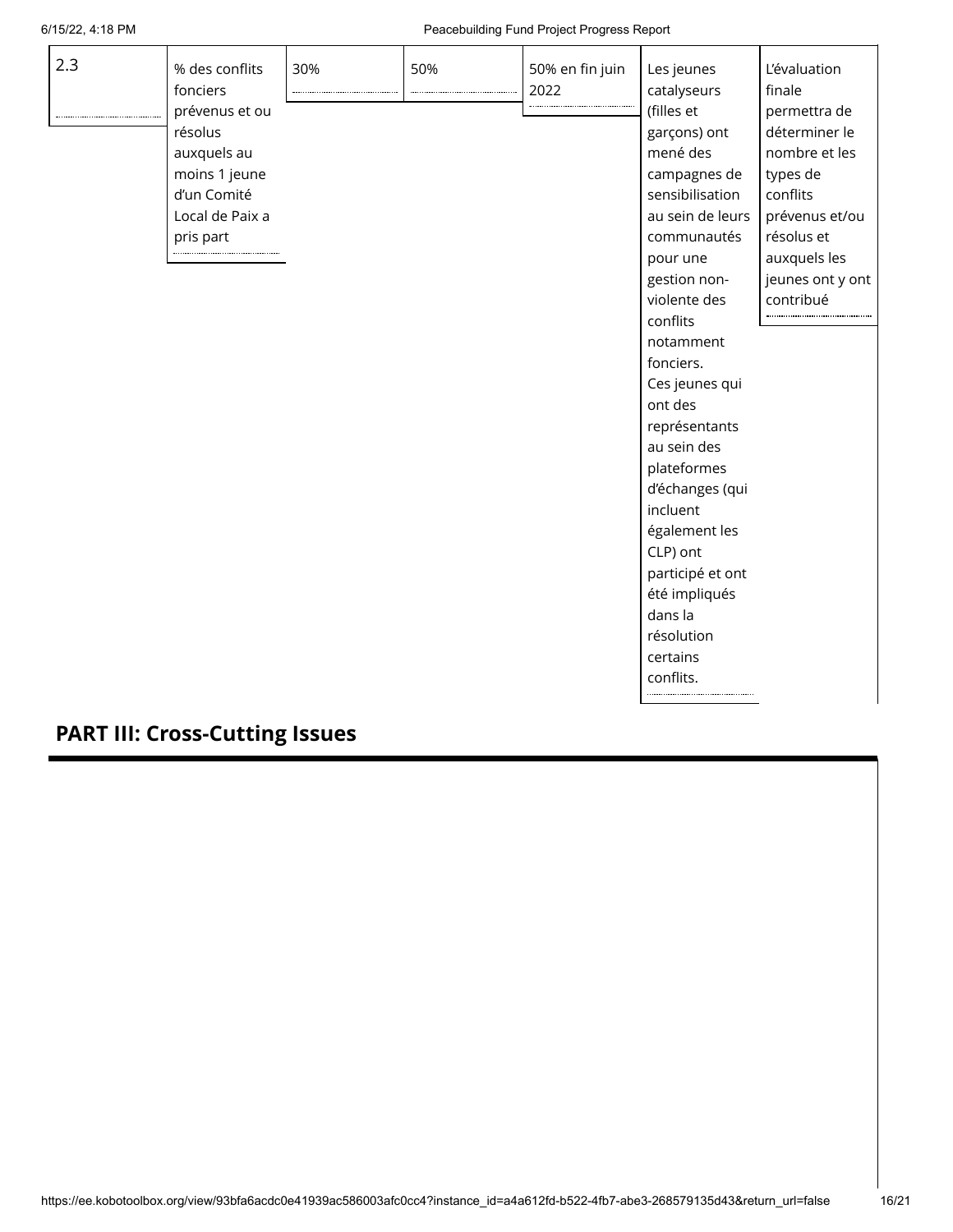Please indicate any significant project-related events anticipated in the next six months, i.e. national dialogues, youth congresses, film screenings, etc.

Please limit your response to 3000 characters including spaces.

Pour les six mois restants du projet, il est prévu :

- La consolidation des espaces d'échanges mis en place à travers notamment l'appui pour la mise en œuvre des engagements de la charte de confiance issue des dialogues intergénérationnels, les appui-accompagnement pour la mise en œuvre des plans d'actions des plateformes d'échanges multi acteurs et des comités communaux des jeunes, etc.

- Le soutien et le renforcement des microprojets connecteurs initiés par les jeunes filles et garçons

- L'évaluation finale indépendante du projet

In a few sentences, explain whether the project has had a positive *human impact*. May include anecdotal stories about the project's positive effect on the people's lives. Include direct quotes where possible or weblinks to strategic communications pieces.

### This is an optional question. You may leave it unanswered if not relevant(2000 character limit)

Au-delà des renforcements des capacités et de l'opportunité créée par les différents espaces d'échange mis en place, les interventions du projet ont contribué à une prise de conscience individuelle et collective de la place et du rôle que peuvent jouer les jeunes hommes et femmes en matière de prévention des conflits et de renforcement du tissu social dans leurs communautés. En effet, le projet a réussi à mobiliser les autorités et les leaders locaux des 30 communes bénéficiaires (préfets, maires, chefs cantons, des forces de sécurité et de défense, autorités religieuses, etc.) à favoriser et à accompagner les jeunes dans leur engagement pour la promotion de la paix, et l'intégration des jeunes dans les instances de prise de décision dans les communes. Ceci s'est matérialisé par la signature d'une charte de confiance intergénérationnelle.

Aussi, plus de 82% des jeunes catalyseurs formés (259 jeunes hommes et 216 jeunes filles) se sont-ils fortement engagés comme des agents de changements au sein de leurs communautés à travers l'organisation volontariste dans leurs communautés des sessions de sensibilisation de leurs pairs à la non-violence, à la citoyenneté, à l'organisation des activités d'intérêt communautaire, (nettoyage/entretien des caniveaux, des lieux publics, reboisement, etc.)

You can also upload upto 3 files in various formats (picture files, powerpoint, pdf, video, etc..) to illustrate the human impact of the project **OPTIONAL**

File 1

**OPTIONAL**

Spots \_ Engagement des jeunes-17\_38\_34.mp3

File 2

**OPTIONAL**

Activité communautaire par les jeunes catalyseurs-10\_7\_6.jpg

 $\bigstar$ 

J.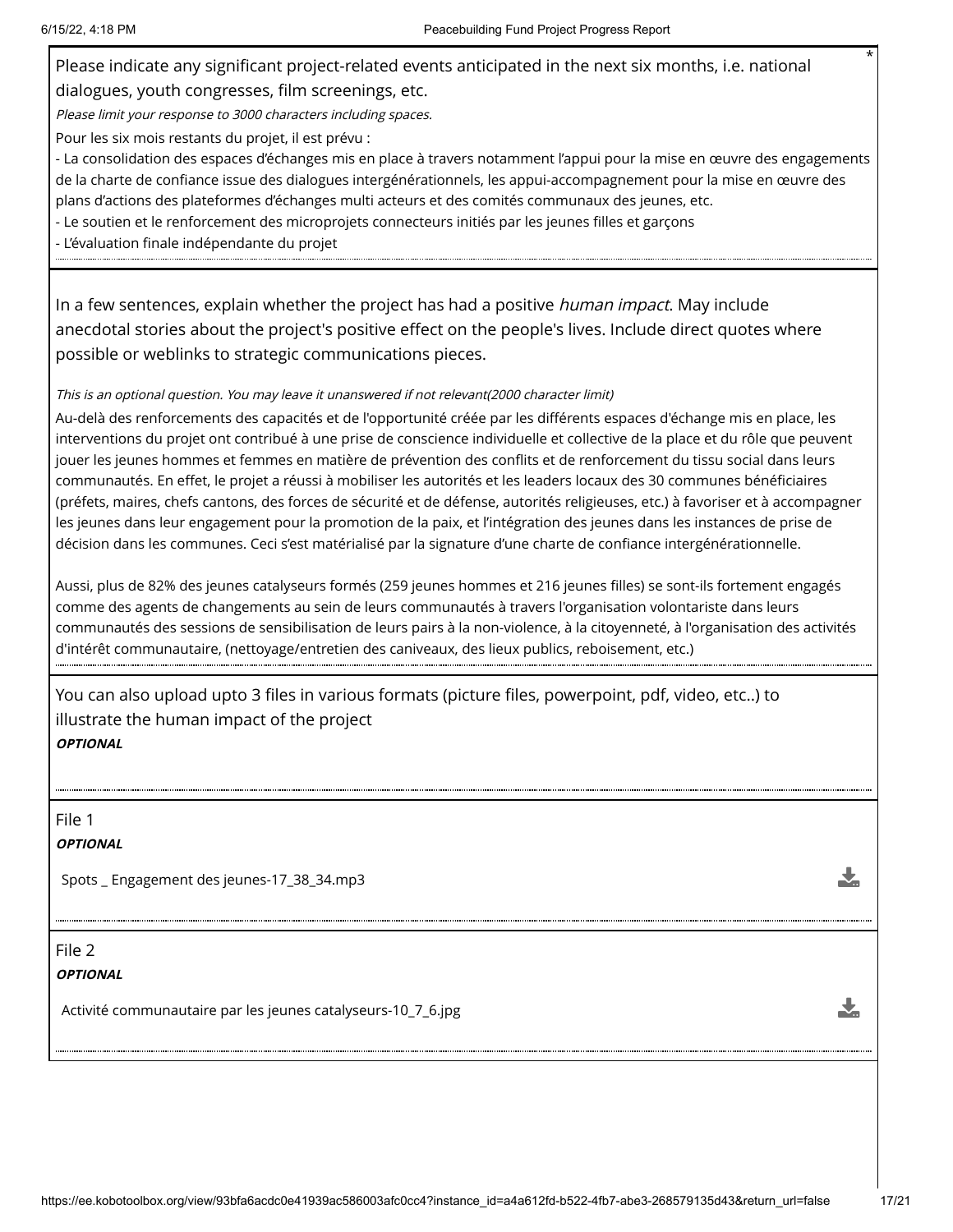### File 3

#### **OPTIONAL**

Jeunes catalyseurs conseil municipal-10\_7\_46.jpg

You can also add upto 3 links to online resources which illustrate the human impact of the project **OPTIONAL**

#### Link 1

#### **OPTIONAL**

https://twitter.com/hashtag/Jeunesetimbus2paix?src=hashtag\_click

Link 2

**OPTIONAL**

Link 3

**OPTIONAL**

### **» Monitoring**

Please list monitoring activities undertaken in the reporting period

Please limit your response to 1000 characters including spaces.

- Une revue annuelle des parties prenantes a été tenue et un plan de travail conjoint a été élaboré et approuvé

- 06 réunions bilan et programme (mensuelle) entre les agences participantes ont été organisées et ont permis une mise en œuvre harmonieuse des activités

- 08 missions de suivi-appuis-conseils ont été effectués auprès des partenaires d'exécutions et/ou auprès des bénéficiaires

- Des rapports de progrès sont élaborés et soumis aux chefs d'agences

- 01 réunion d'orientation a été organisée par les chefs d'agences

Do outcome indicators have baselines?

If only some of the outcome indicators have baselines, select 'yes'

yes

no

J,

\*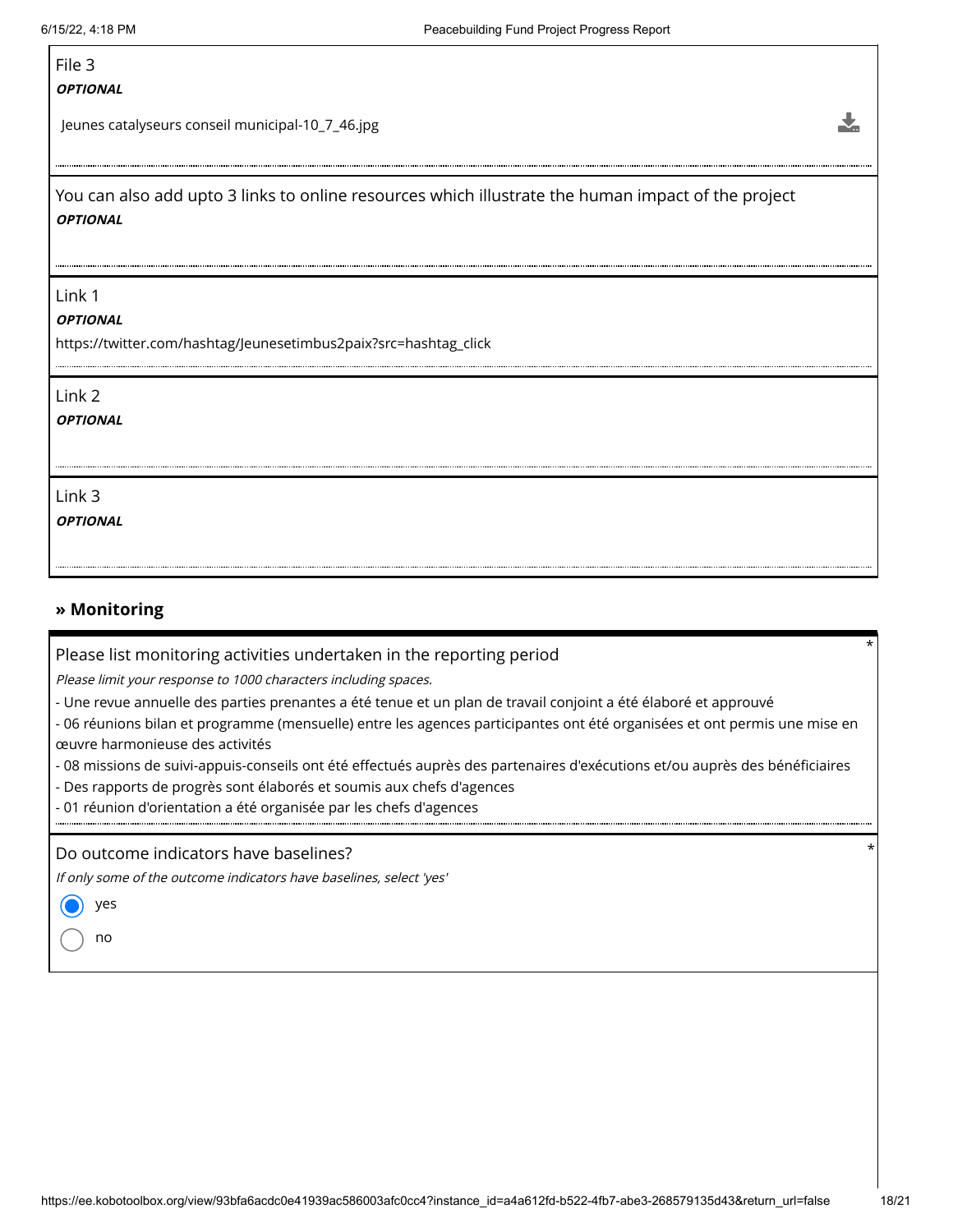#### Please provide a brief description

Please limit your response to 3000 characters including spaces.

L'enquête de base sur les aspirations et motivations des jeunes sur leur participation à la consolidation de la paix a pour objectif de collecter les données de base sur les aspirations et motivations des jeunes en matière de consolidation de la paix et de prévention des conflits comme données de référence pour le projet. Elle a été réalisée par un cabinet d'étude après un appel à soumission. Sur le plan méthodologique, plusieurs approches ont été utilisées : entretiens individuels, focus groups, et enquête quantitative dans les ménages. Cette enquête a permis de : Disposer d'une base de données désagrégées sur les aspirations et motivations des jeunes en matière de consolidation de la paix et de prévention des conflits ; Ressortir les principales aspirations et motivations des jeunes en matière de gouvernance publique locale et de redistribution des richesses nationales pour la consolidation de la paix et de prévention des conflits ; Evaluer les aspirations, les connaissances, attitudes et pratiques globales des jeunes faces à la question de leur participation à la consolidation de la paix et à la cohésion sociale à tous les niveaux, y compris communautaire et local ; Evaluer le niveau de connaissance des jeunes sur les conflits dans le pays ; Actualiser le cadre de résultats du projet « promotion de la participation des jeunes dans la prévention des conflits et le renforcement de la cohésion sociale pour une paix durable au Togo ».

| Has the project launched perception surveys or other community-based data collection? |  |  |
|---------------------------------------------------------------------------------------|--|--|
|                                                                                       |  |  |

- yes
- no

### **» Evaluation**

| Has an evaluation been conducted during the reporting period?                | $\star$ |
|------------------------------------------------------------------------------|---------|
| yes                                                                          |         |
| no                                                                           |         |
|                                                                              |         |
| Evaluation budget (in USD):                                                  |         |
| 50000                                                                        |         |
| If project will end in next six months, describe the evaluation preparations |         |
| Please limit your response to 3000 characters including spaces.              |         |
|                                                                              |         |

### **» Catalytic Effect**

| Catalytic Effect (financial): Has the project led to additional funding from other sources? | $\star$ |
|---------------------------------------------------------------------------------------------|---------|
| $( )$ yes                                                                                   |         |
| $\odot$ no                                                                                  |         |
|                                                                                             |         |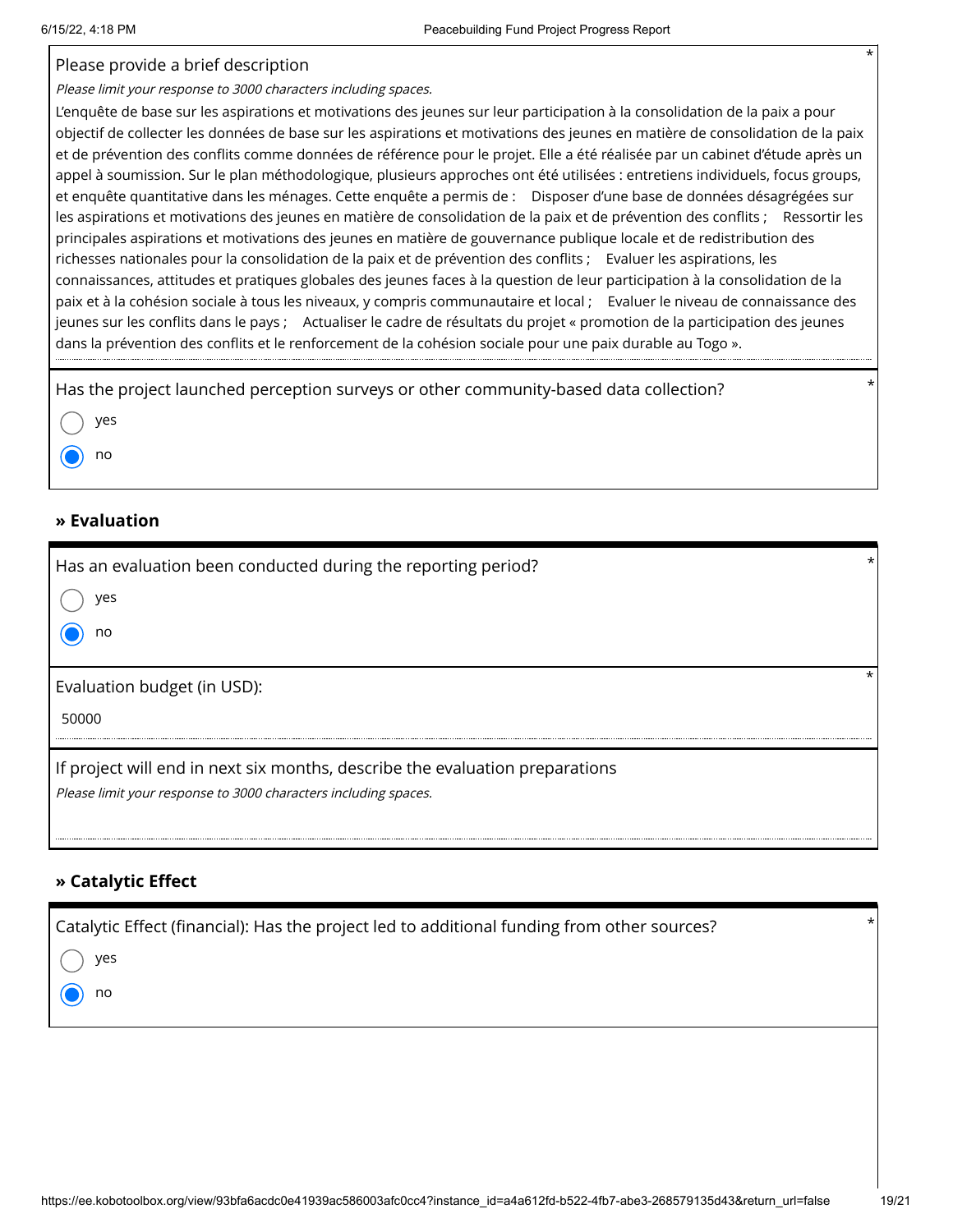| Catalytic Effect (non-financial): Has the project enabled or created a larger or longer-term<br>peacebuilding change to occur? |
|--------------------------------------------------------------------------------------------------------------------------------|
| No catalytic effect                                                                                                            |
| Some catalytic effect                                                                                                          |
| Significant catalytic effect                                                                                                   |
| Very Significant catalytic effect                                                                                              |
| Don't Know                                                                                                                     |
| Too early to tell                                                                                                              |
|                                                                                                                                |
| Please describe how the project has had a (non-financial) catalytic effect                                                     |
| Please limit your response to 3000 characters including spaces.                                                                |

Au regard de la capacité de mobilisation de leurs pairs, les jeunes catalyseurs mis en place au niveau des communes par le projet, constituent actuellement des canaux pour les autorités locales lorsqu'il s'agit de mobiliser et/ou de faire passer des messages à l'endroit des jeunes. Ces jeunes sont très fréquemment sollicités par ces autorités dont certaines ont même demandé à ces catalyseurs (cas de la commune de Yoto3) de leur proposer un plan de travail (pour la salubrité de la ville) pour être financé.

Par ailleurs, au niveau de l'Espace du dialogue citoyen dans la commune Tone1, aménagé par le projet et qui attirent bon nombre de jeunes sur ce site, le ministère du développement à la base qui est l'institution d'ancrage de ce projet a également (pour répondre à la sollicitation des jeunes particulièrement les jeunes filles) aménagé un terrain de tennis en complément aux aménagements réalisés par le projet

## **PART IV: COVID-19**

Please respond to these questions if the project underwent any monetary or non-monetary adjustments due to the COVID-19 pandemic.

This section is optional. You can leave it blank if not relevant

Monetary adjustments:

Please indicate the total amount in USD of adjustments due to COVID-19:

Non-monetary adjustments: Please indicate any adjustments to the project which did not have any financial implications:

Please limit your response to 3000 characters including spaces.

\*